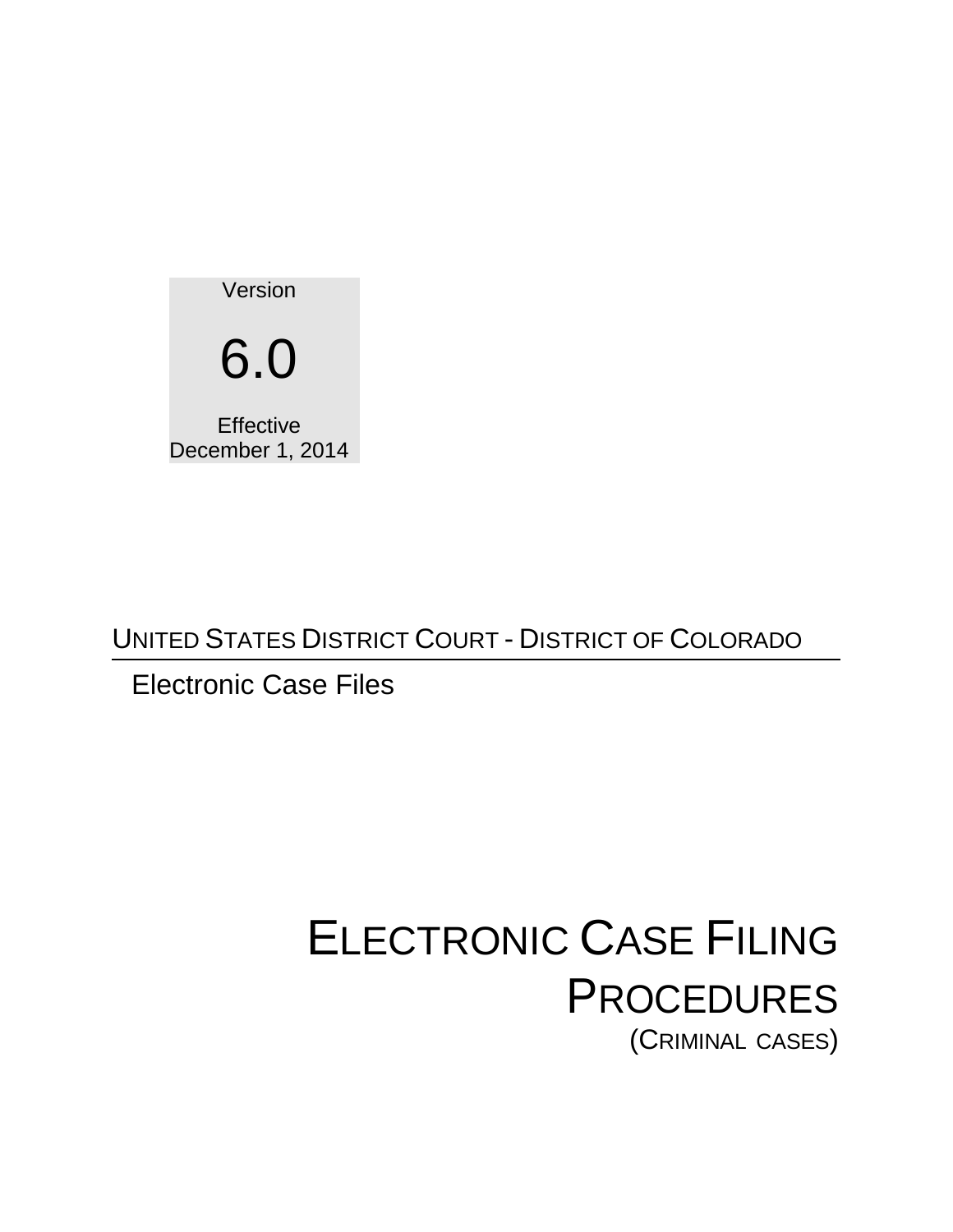#### **ELECTRONIC CASE FILING PROCEDURES FOR THE DISTRICT OF COLORADO (CRIMINAL CASES) Effective December 1, 2014**

# **Tabel of Contents**

| L.   |     |                                                         |  |  |  |
|------|-----|---------------------------------------------------------|--|--|--|
|      | 1.1 |                                                         |  |  |  |
|      | 1.2 |                                                         |  |  |  |
|      | 1.3 |                                                         |  |  |  |
|      | 1.4 |                                                         |  |  |  |
| П.   |     |                                                         |  |  |  |
|      | 2.1 |                                                         |  |  |  |
|      | 2.2 |                                                         |  |  |  |
| III. |     |                                                         |  |  |  |
|      | 3.1 |                                                         |  |  |  |
|      | 3.2 |                                                         |  |  |  |
|      | 3.3 |                                                         |  |  |  |
|      | 3.4 |                                                         |  |  |  |
|      | 3.5 |                                                         |  |  |  |
| IV.  |     |                                                         |  |  |  |
|      | 4.1 |                                                         |  |  |  |
|      | 4.2 |                                                         |  |  |  |
|      | 4.3 |                                                         |  |  |  |
|      | 4.4 |                                                         |  |  |  |
|      | 4.5 |                                                         |  |  |  |
|      | 4.6 |                                                         |  |  |  |
|      | 4.7 |                                                         |  |  |  |
|      | 4.8 | Oversized Electronic Documents; Exhibits to a Pleading, |  |  |  |
|      |     |                                                         |  |  |  |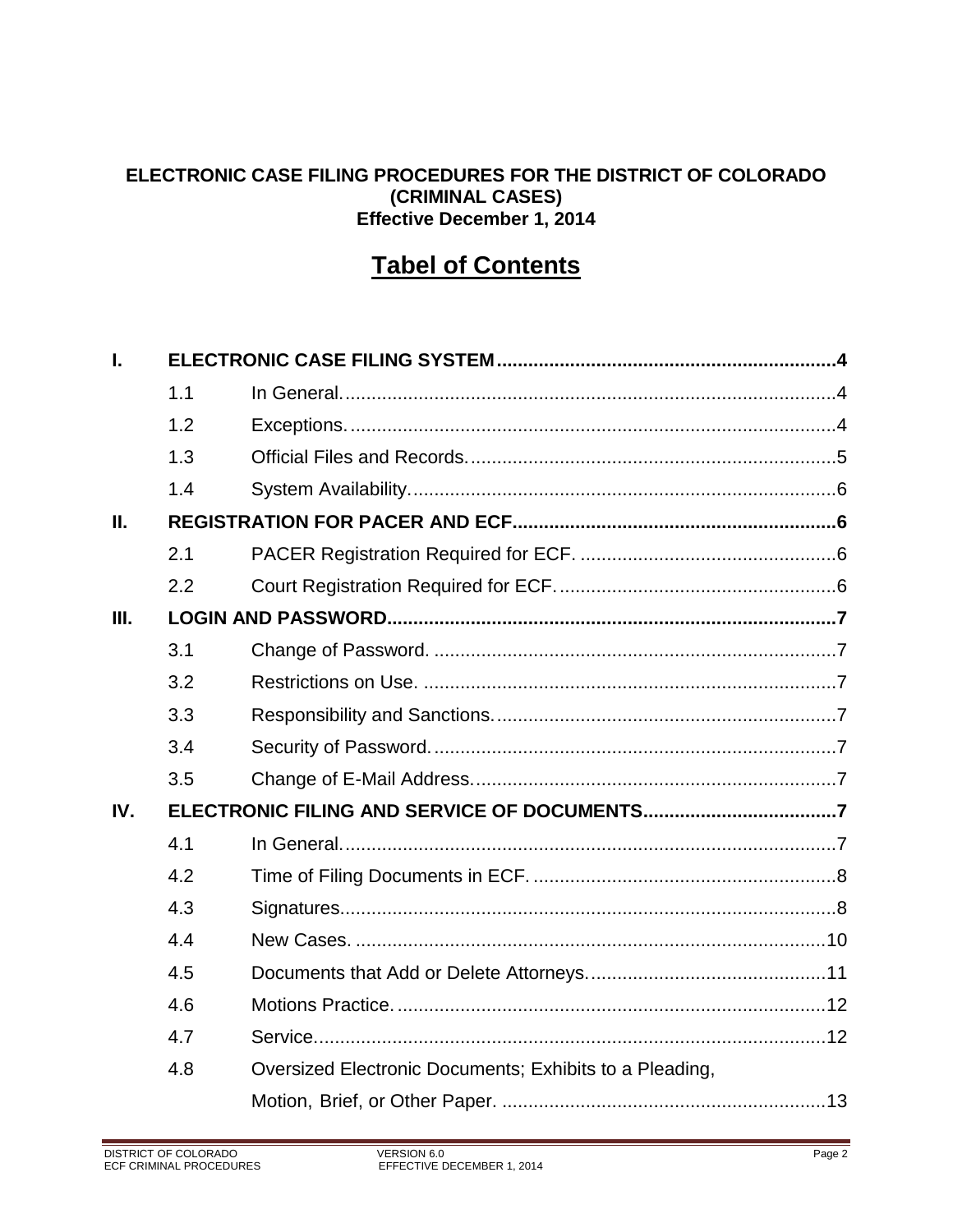|       | 4.9                                           |  |  |  |
|-------|-----------------------------------------------|--|--|--|
|       | 4.10                                          |  |  |  |
|       | 4.11                                          |  |  |  |
|       | 4.12                                          |  |  |  |
|       | 4.13                                          |  |  |  |
|       | 4.14                                          |  |  |  |
|       | 4.15                                          |  |  |  |
| V.    | PUBLIC ACCESS TO DOCUMENTS AND PROCEEDINGS 18 |  |  |  |
|       | 5.1                                           |  |  |  |
|       | 5.2                                           |  |  |  |
|       | 5.3                                           |  |  |  |
|       | 5.4                                           |  |  |  |
|       | 5.5                                           |  |  |  |
|       | 5.6                                           |  |  |  |
| VI.   |                                               |  |  |  |
| VII.  |                                               |  |  |  |
|       | 7.1                                           |  |  |  |
|       | 7.2                                           |  |  |  |
|       | 7.3                                           |  |  |  |
|       | 7.4                                           |  |  |  |
| VIII. |                                               |  |  |  |
| IX.   |                                               |  |  |  |
|       | 9.1                                           |  |  |  |
|       | 9.2                                           |  |  |  |
|       | 9.3                                           |  |  |  |
|       |                                               |  |  |  |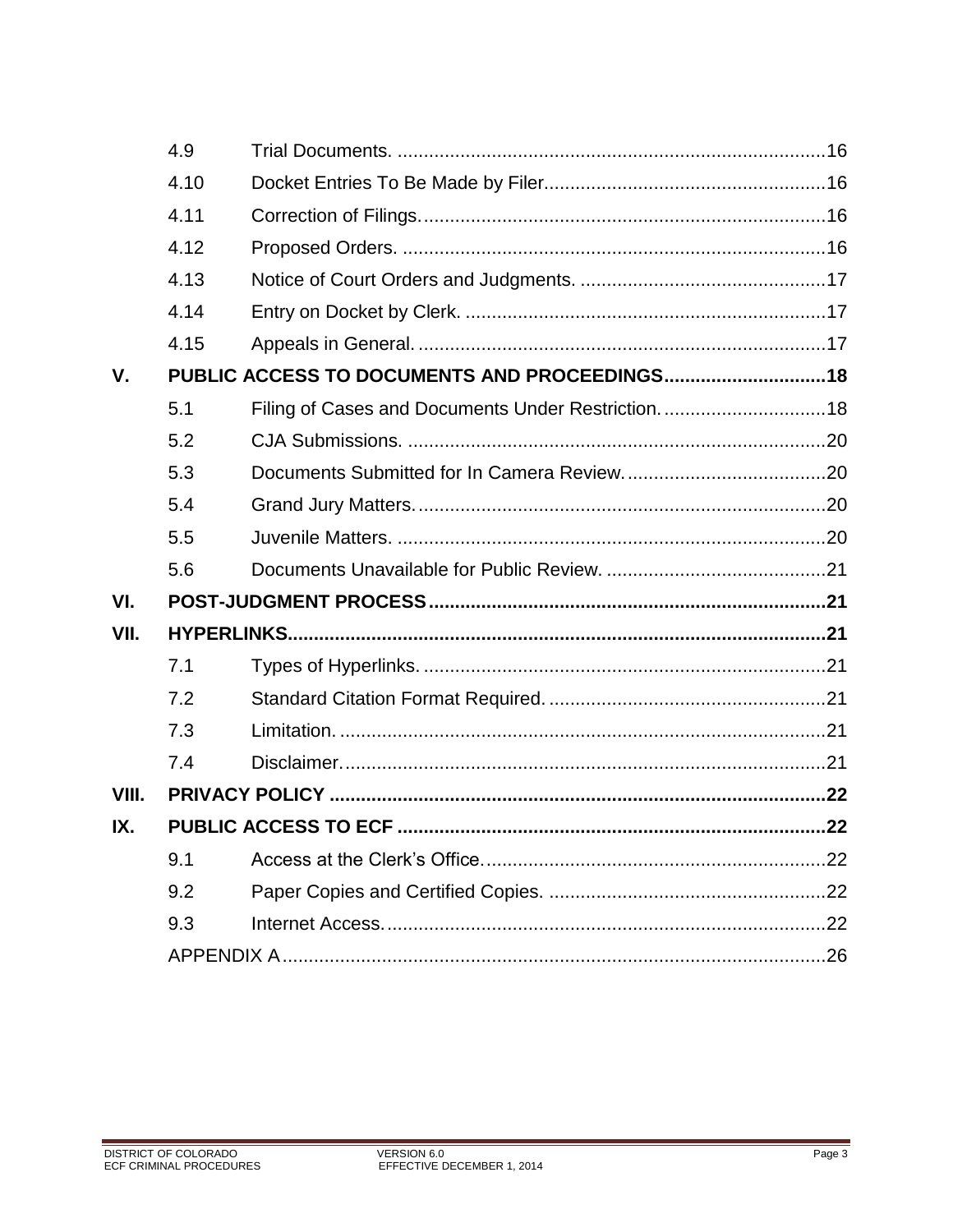#### **ELECTRONIC CASE FILING PROCEDURES FOR THE DISTRICT OF COLORADO (CRIMINAL CASES) Effective December 1, 2014**

#### <span id="page-3-1"></span><span id="page-3-0"></span>**I. ELECTRONIC CASE FILING SYSTEM**

**1.1 In General.** Unless otherwise permitted by these administrative procedures, by local rules, or by a general order of the court, all documents filed in criminal cases, shall be filed electronically in a portable document format (PDF) using the Electronic Case Filing System (ECF) connected through the court's web site at [HERE.](https://ecf.cod.circ10.dcn/cgi-bin/ShowIndex.pl)

#### <span id="page-3-2"></span>**1.2 Exceptions.**

- **(a) Materials That Cannot Be Converted to Electronic Form.**  Materials that cannot be converted to electronic form (e.g., videotape, audiotape, etc.) may be filed by delivering them directly to the clerk's office and following Section 4.8(f) of these procedures. For brevity, these procedures sometimes refer to these materials as "conventionally submitted materials."
- **(b) Charging Documents.** Complaints, informations, indictments, and superseding or amended versions of the same required to be filed as charging documents are governed by Section 1.2(b) of these procedures.
- **(c) Documents for Issuance.** Documents requiring issuance by the court (e.g., search warrants, wiretaps, pen registers, etc.), except as otherwise covered by Section 1.2(c), should be delivered via the secure portal to the clerk's office or judicial officer as appropriate.
- **(d) Plea Agreements.** A plea agreement shall be submitted to the judicial officer for review at least 48 hours prior to the hearing pursuant to D.C.COLO.LCrR 11.1 using the process described in Section 1.2(d) of these procedures.
- **(e) Restricted Cases.** Cases commenced under restriction pursuant to statute or restricted pursuant to order in accordance with the local rules of this court shall be filed in accordance with Section V.
- **(f) Restricted Documents, Restricted Submissions, Documents for In Camera Review, Grand Jury Matters, and Juvenile Matters.** Such documents shall be filed in accordance with Section I(f), D.C.COLO.LCrR 6.1 and D.C.COLO.LCrR 47.1.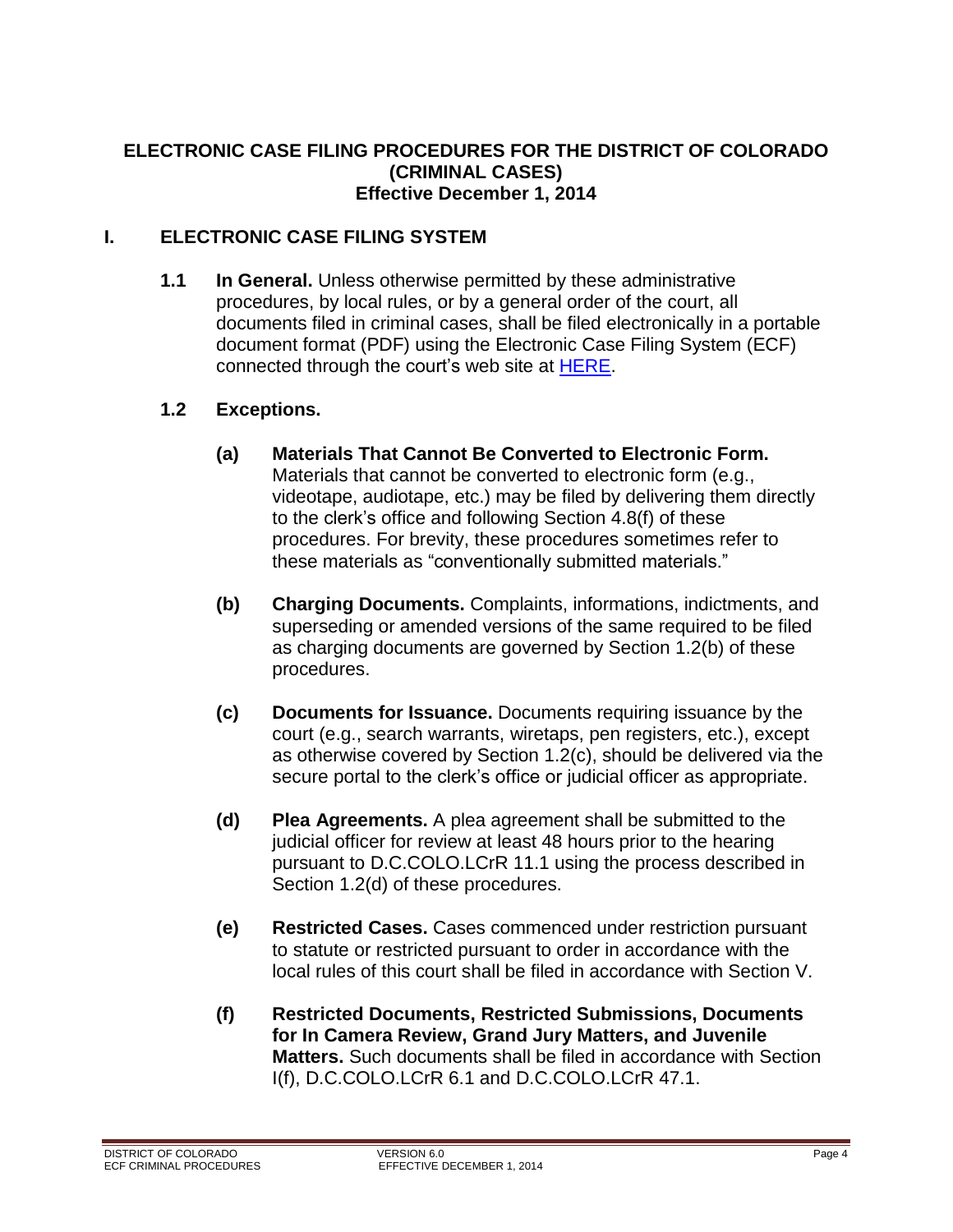**(g) Prisoner and Non-Prisoner Pro Se.** Prisoner and non-prisoner pro se parties may not use ECF for criminal case filings and must file their documents in paper. Their documents will be scanned and uploaded into ECF by court staff.

#### <span id="page-4-0"></span>**1.3 Official Files and Records.**

- **(a) Files**. The clerk's office will not maintain a paper court file in any criminal case commenced after December 5, 2005, except as otherwise provided in these procedures.
- **(b) Official Record.** The official court record from December 5, 2005, forward shall be the electronic file maintained on the court's servers and any documents or exhibits which these procedures allow to be filed by delivery to the clerk's office and are not scanned and posted to ECF.
- **(c) Filing for Purposes of Rules**. Electronic transmission of a document to ECF consistent with these procedures, together with the transmission of a Notice of Electronic Filing (NEF) that the court's system generates from the electronic submission, constitutes filing of the document for purposes of the Federal Rules of Criminal Procedure and the local rules of this court, and constitutes entry of the document on the docket kept by the clerk.
- **(d) Filer Required to Maintain Certain Documents.** Documents (a) that are electronically filed and (b) that require signatures, other than or in addition to that of the filer (e.g., affidavits), must be maintained in paper form by the filer until two years after all time periods for appeal have expired, all appeals are final, or the completion of the sentences of all defendants, whichever is later. At the request of the court, the filer must provide the documents for review.
- **(e) Legible.** Filers are required to verify that all documents are legible before the documents are filed electronically with the court.
- **(f) Scanning.** Filers shall only scan documents unavailable in an electronic format. Documents shall be converted to PDF directly from the software application in which they were created (e.g., Word, WordPerfect, Excel). *Documents converted electronically shall be text-searchable*.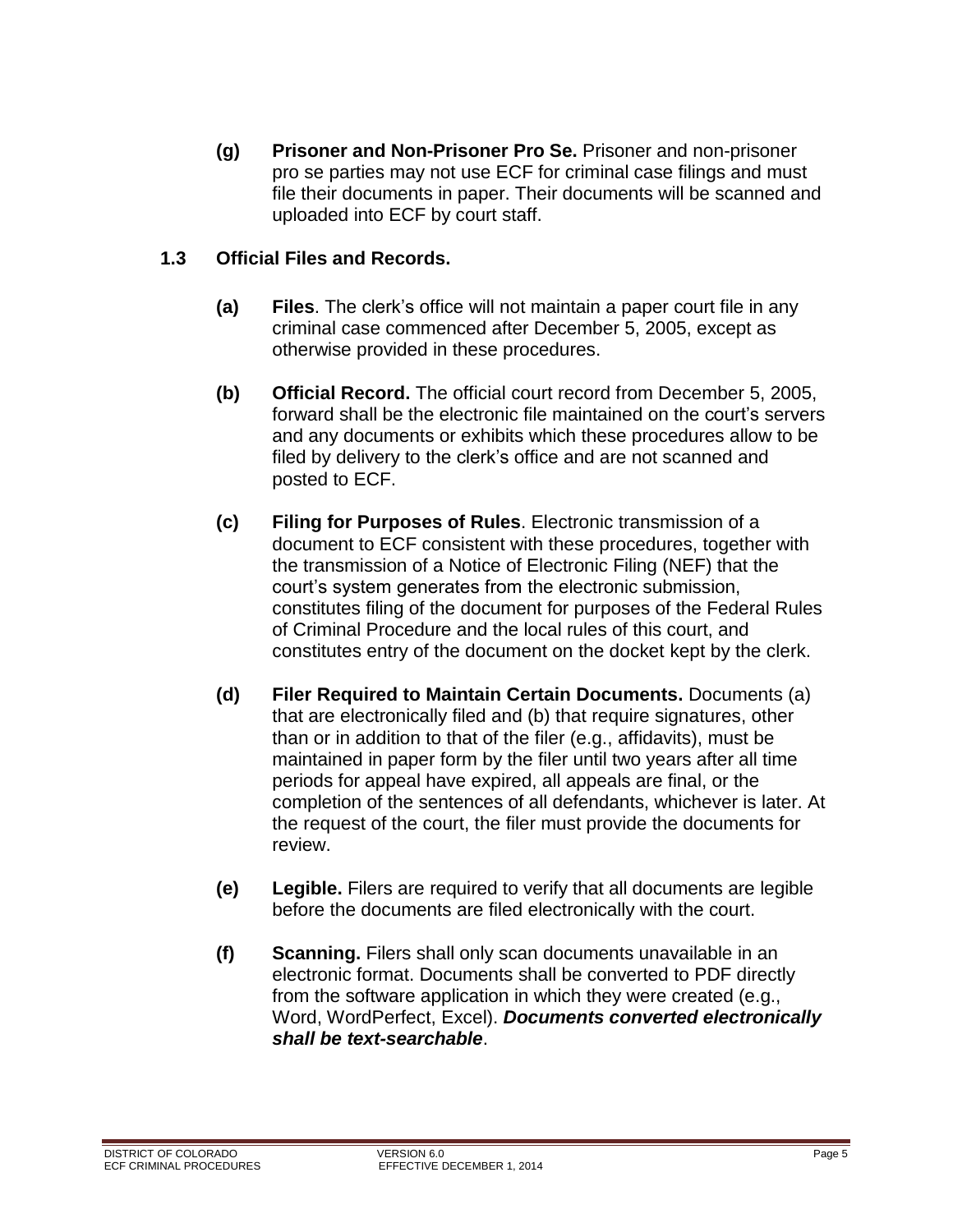#### <span id="page-5-0"></span>**1.4 System Availability.**

- **(a) Schedule.** ECF will be available 24 hours a day, seven days a week. If maintenance or repairs require a period of downtime, advance notice will be provided on the court's web site.
- **(b) ECF Help Desk**. The ECF help desk is supported Monday through Friday between the hours of 8:00 a.m. and 5:00 p.m. Mountain Time. The help desk may be contacted by:
	- (1) telephone at 303-335-2050 or 1-866-365-6381; or
	- (2) electronic mail (e-mail) at [cod\\_cmecf@cod.uscourts.gov.](mailto:cod_cmecf@cod.uscourts.gov)

### <span id="page-5-2"></span><span id="page-5-1"></span>**II. REGISTRATION FOR PACER AND ECF**

**2.1 PACER Registration Required for ECF.** Documents already on the court's servers are accessed through the Public Access to Court Electronic Records ("PACER") Service Center. The Notice of Electronic Filing generated by each transmission of a document to ECF permits the filer and each recipient, without charge, to view, print, and/or download the document filed. Any subsequent use of ECF to review documents requires a PACER login, in addition to the ECF login and password issued by the court. To register for PACER, a user must complete the online form or submit in paper a registration form available on the PACER web site [PACER.](https://www.pacer.gov/)

#### <span id="page-5-3"></span>**2.2 Court Registration Required for ECF.**

**(a) Attorney Admitted to Practice in This Court** (See D.C.COLO.LAttyR 3). An attorney who is a member in good standing of the bar of this court shall register as a participant in ECF by completing the ECF Attorney Registration process on the court's web site. After the registration is approved by the court, the clerk's office will send the attorney's ECF login to the attorney's email account. *The ECF account is the possession of the attorney, not the firm, and responsibility for maintenance is the attorney's*.

Attorneys registered for ECF and representing themselves *pro se* shall use ECF to file documents unless authorized to file conventionally under Section II of these procedures.

**(b) Consent to Electronic Service**. Registration as a participant in ECF shall constitute consent to electronic service of all documents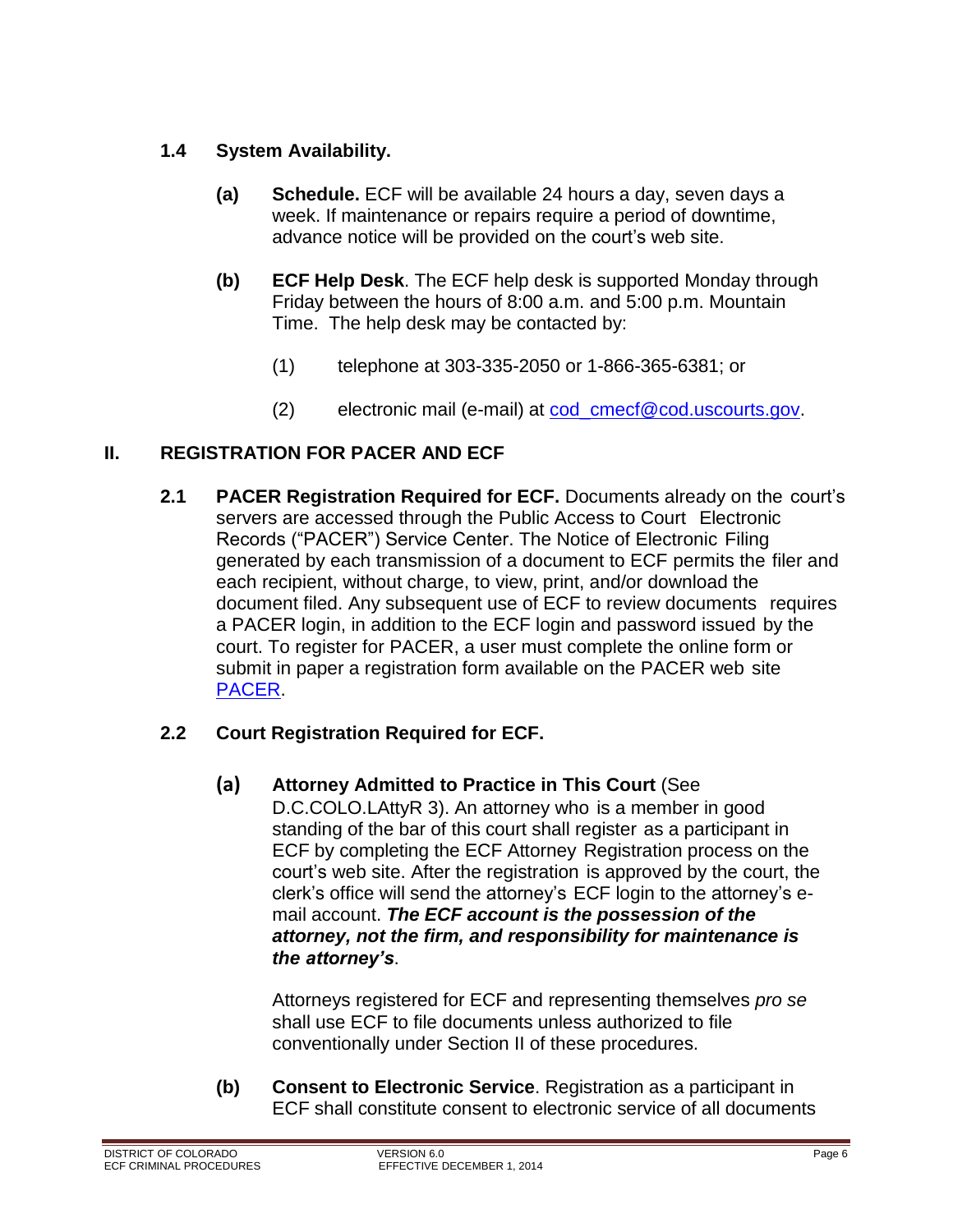in accordance with the Federal Rules of Criminal Procedure.

ECF participants shall verify that any security filtering software on the user's electronic mail system will not inhibit service from the court.

**(c) Revocation of ECF Registration and Access.** The court may, for good cause, revoke the ECF registration of an attorney.

#### <span id="page-6-1"></span><span id="page-6-0"></span>**III. LOGIN AND PASSWORD**

- **3.1 Change of Password.** After registering, an attorney may change his or her ECF password. Directions on how to do so may be found in the ECF User's Manual on the court's web site at [HERE.](http://www.cod.uscourts.gov/CourtOperations/CMECF.aspx)
- <span id="page-6-2"></span>**3.2 Restrictions on Use.** No attorney shall permit or cause to permit his or her login and password to be used by anyone other than a person whom the attorney has authorized to file in the attorney's name.
- <span id="page-6-3"></span>**3.3 Responsibility and Sanctions.** An attorney is responsible for all documents filed using his or her login and password.
- <span id="page-6-4"></span>**3.4 Security of Password.** If an attorney believes that the security of an existing password has been compromised or that an ECF account has been misused, the attorney must change his or her password and contact the ECF help desk immediately.
- <span id="page-6-5"></span>**3.5 Change of E-Mail Address.** An attorney whose e-mail address changes, shall, within five days, (1) change the e-mail address in the account maintenance link in ECF and (2) file a notice of change of e-mail address.

#### <span id="page-6-7"></span><span id="page-6-6"></span>**IV. ELECTRONIC FILING AND SERVICE OF DOCUMENTS**

#### **4.1 In General.**

- **(a) Filing in ECF.** All motions, pleadings, papers, applications, briefs, memoranda of law, or other documents shall be electronically filed in ECF, except as otherwise provided by these procedures. Except as otherwise provided with respect to initiating documents (see Section 5.4 of these procedures), e-mailing a document to the clerk's office or to a judicial officer does not constitute filing the document.
- **(b) Fees Payable to Clerk**. Any fee required for filing a pleading or paper is payable to the Clerk, U.S. District Court by check, money order, credit card, or cash. The clerk's office will document the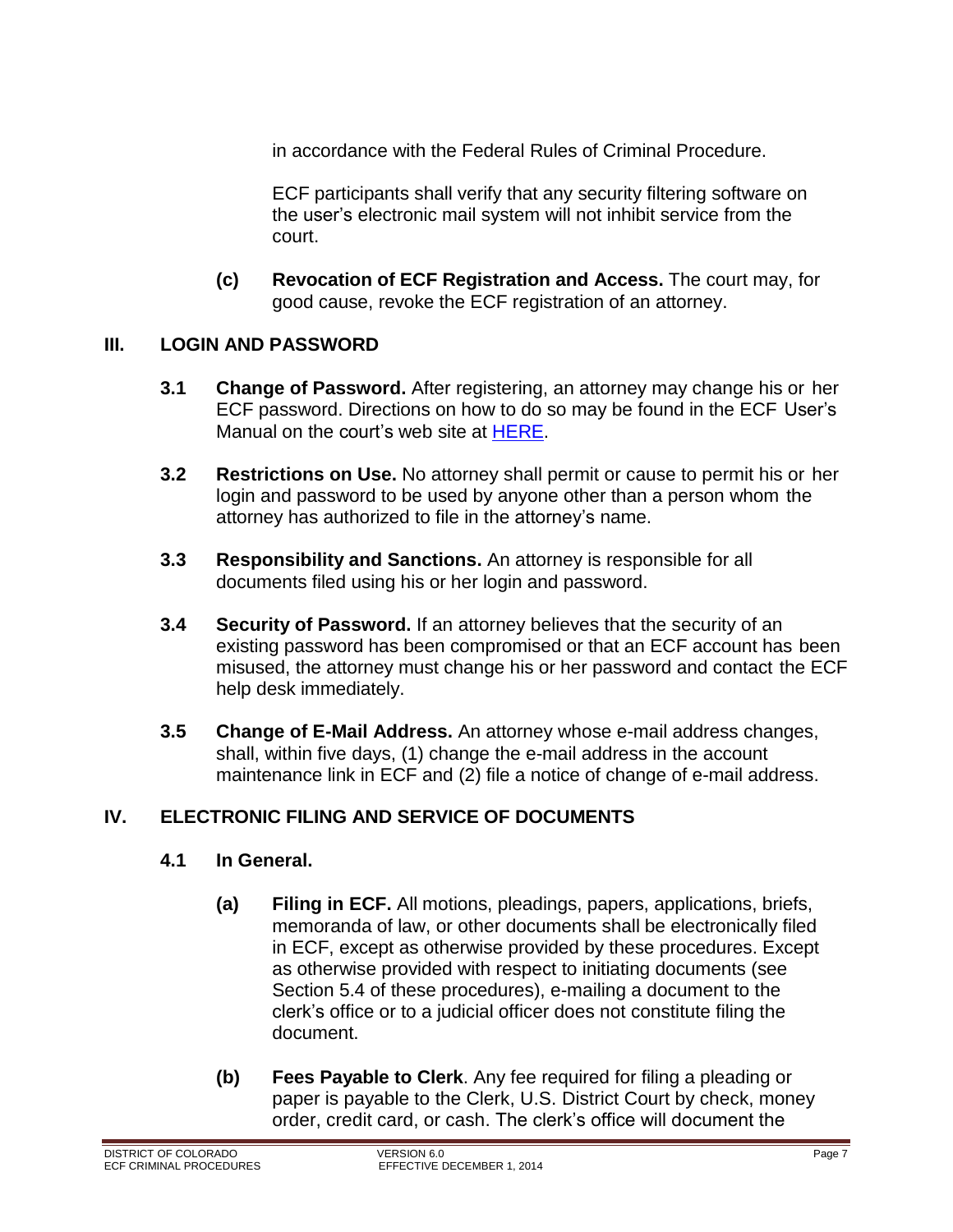receipt of fees in ECF. See Section 5.4(B)(3) for payment instructions.

#### <span id="page-7-0"></span>**4.2 Time of Filing Documents in ECF**.

- **(a) Document Deemed Timely**. A document will be deemed timely filed in ECF if it is filed prior to midnight (Mountain Time) on its due date unless a specific time is designated by a judicial officer in an order.
- **(b) ECF Technical Failure.** The clerk's office may deem the ECF site subject to a technical failure on a given day if the site is unable to accept filings. In the event of a technical failure, notice thereof will be posted on the court's web site, and documents due that day shall be due the next business day.
- **(c) Filer's Technical Difficulty.** A filer who cannot file a pleading or document due on a given date in ECF because of a technical difficulty not covered in Section 4.2(c) above must file as soon as practicable a motion for extension of time to file the pleading or document.

#### <span id="page-7-1"></span>**4.3 Signatures.**

- **(a)** "**s/ signature.**" Every pleading, written motion, and other paper to be filed electronically and requiring a signature must include a signature block with the filer's name preceded by an "s/" or "/s/" and typed in the space where the signature would otherwise appear.
- **(b) Filer's Signature on Case-Initiating Documents.** Because the rules concerning case-initiating documents do not require use of a login and password, the "s/ signature" serves as the filer's signature on all such documents filed with the court. It also serves as the filer's signature for purposes of the Federal Rules of Criminal Procedure, the local rules of this court, and any other purpose for which a signature is required in connection with proceedings before the court.
- **(c) Filer's Signature on Documents.** The login, password, and the "s/ signature" serve as the filer's signature on all documents, other than case-initiating documents, electronically filed with the court. They also serve as the filer's signature for purposes of the Federal Rules of Criminal Procedure, the local rules of this court, and any other purpose for which a signature is required in connection with proceedings before the court. **The "s/signature" must match the**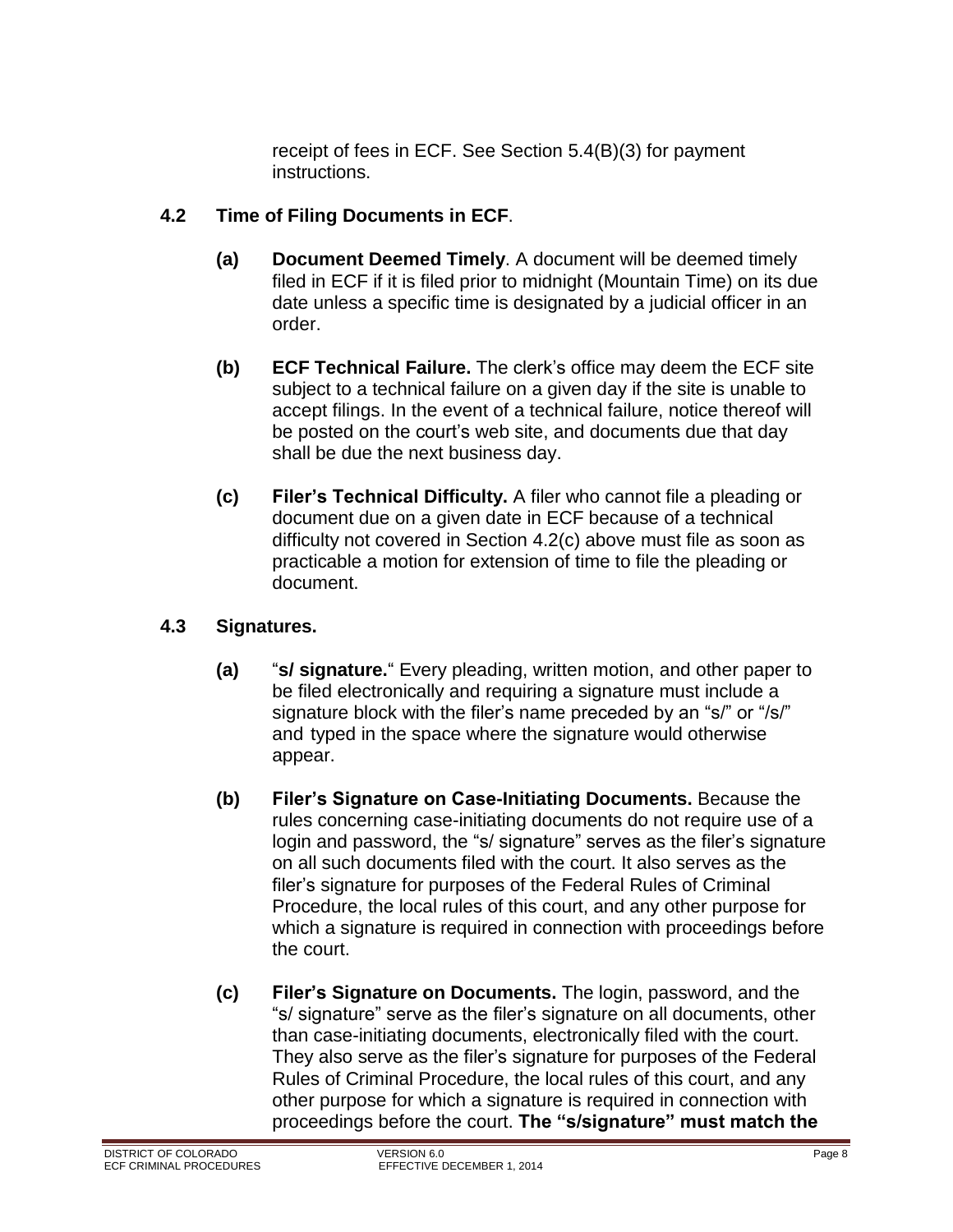**filer name on the account for which the login and password are registered**.

**(d) Signature Block.** The correct format for a signature block is as follows:

> s/ Pat Attorney *Pat Attorney* ABC Law Firm 123 South Street Denver, CO 80202-1234 Telephone: (303) 555-5555 FAX: (303) 555-5554 E-mail: [patattorney@xyz.com](mailto:patattorney@xyz.com) Attorney for (Plaintiff/Defendant) XYZ Company

- **(e) Multiple Signatures.** When a stipulation or other document (e.g., a joint motion or joint exhibit list) requires two or more signatures:
	- (1) the filer shall confirm that the content of the document is acceptable to all signatories by obtaining their ink signatures or electronic signature (by e-mail or facsimile) authorization from counsel; and
	- (2) the filer shall file the document electronically using the "s/ signature" **for each signatory**.
- **(f) Non-Attorney/Third Party Signatures.** If a document requires a signature other than that of the filer (e.g., an affidavit or declaration), the filer must obtain the ink signature of the signatory and the notary if applicable on the paper document. The filer shall then cause the "s/ signature" of the signatory and the notary if applicable to be placed on the electronic word processing version of the document. After obtaining the ink signature(s) on paper and affixing the "s/ signature(s)" to the word processing version, the filer shall cause the word processing version to be converted to PDF and posted to ECF. Scanning the document and posting the scanned result to ECF should be avoided. By filing the document, the filer certifies that the document has been signed by all necessary people, including affiant or declarant and notary if applicable, that the ink-signed version exists, and that the document will be available in the filer's office for inspection.
	- (1) This rule includes all notarized documents.
	- (2) This rule includes all documents requiring the signature(s) of a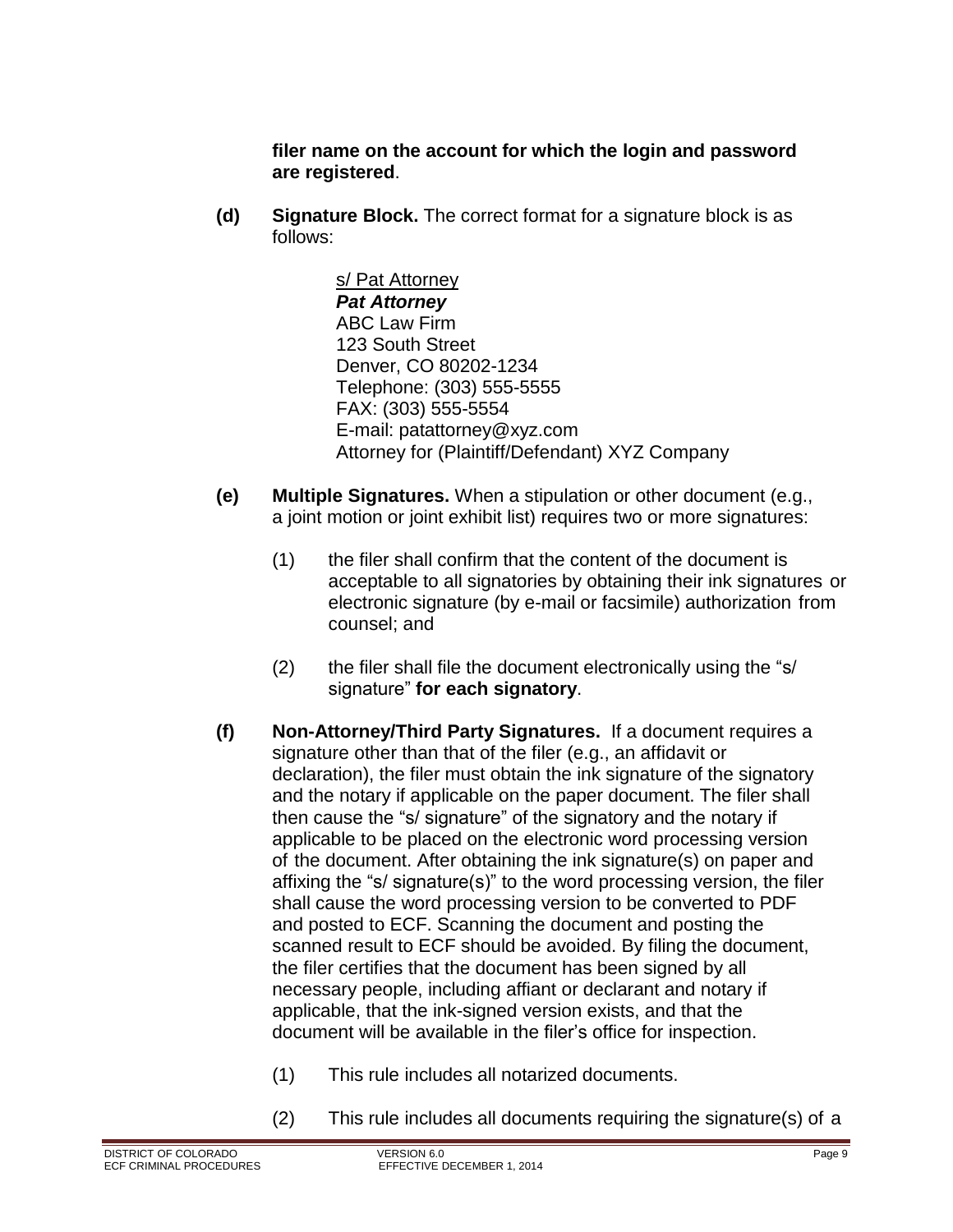non-attorney, but submitted by a filer (e.g. affiant or declarant).

- (3) The electronically filed document as it is maintained on the court's servers shall constitute the official version of that record.
- (4) Upon request by an attorney of record, a *pro se* party or the court, the ink signature version of the document must be made available for inspection.
- (5) Charging documents submitted conventionally shall be maintained by the clerk's office.

#### <span id="page-9-0"></span>**4.4 New Cases**.

- **(a) Initiating Documents From ECF Registrants.** Charging documents (e.g., informations, indictments, superseding indictments, etc.), and information sheets shall be submitted via the secure portal in PDF format. Initiating documents outside of charging documents shall be submitted by e-mail in PDF format. The clerk's office will post these materials to ECF.
	- (1) The ink signature version of the charging document shall be presented to a judicial officer or where required to the clerk's office.
	- (2) Where appropriate, the electronic signature version of the charging document shall contain the statement "Ink signature on file in the clerk's office" in the signature space of the grand jury foreperson or deputy foreperson.

#### **(b) Submitting Initiating Documents by E-mail.**

- **(1) E-mail Address.** The e-mail address for submitting initiating documents is [crnewcases@cod.uscourts.gov.](mailto:crnewcases@cod.uscourts.gov) Except as otherwise stated in these procedures, only initiating documents may be sent to this e-mail address.
- **(2) Subject Line.** In the subject line of the new cases e-mail, indicate the type of document being submitted and the short case title (indictment - *USA v. Smith*) in the subject line.
- **(3) Filing Fee.** Where appropriate, a filing fee shall be submitted. In the e-mail, indicate whether the filing party is: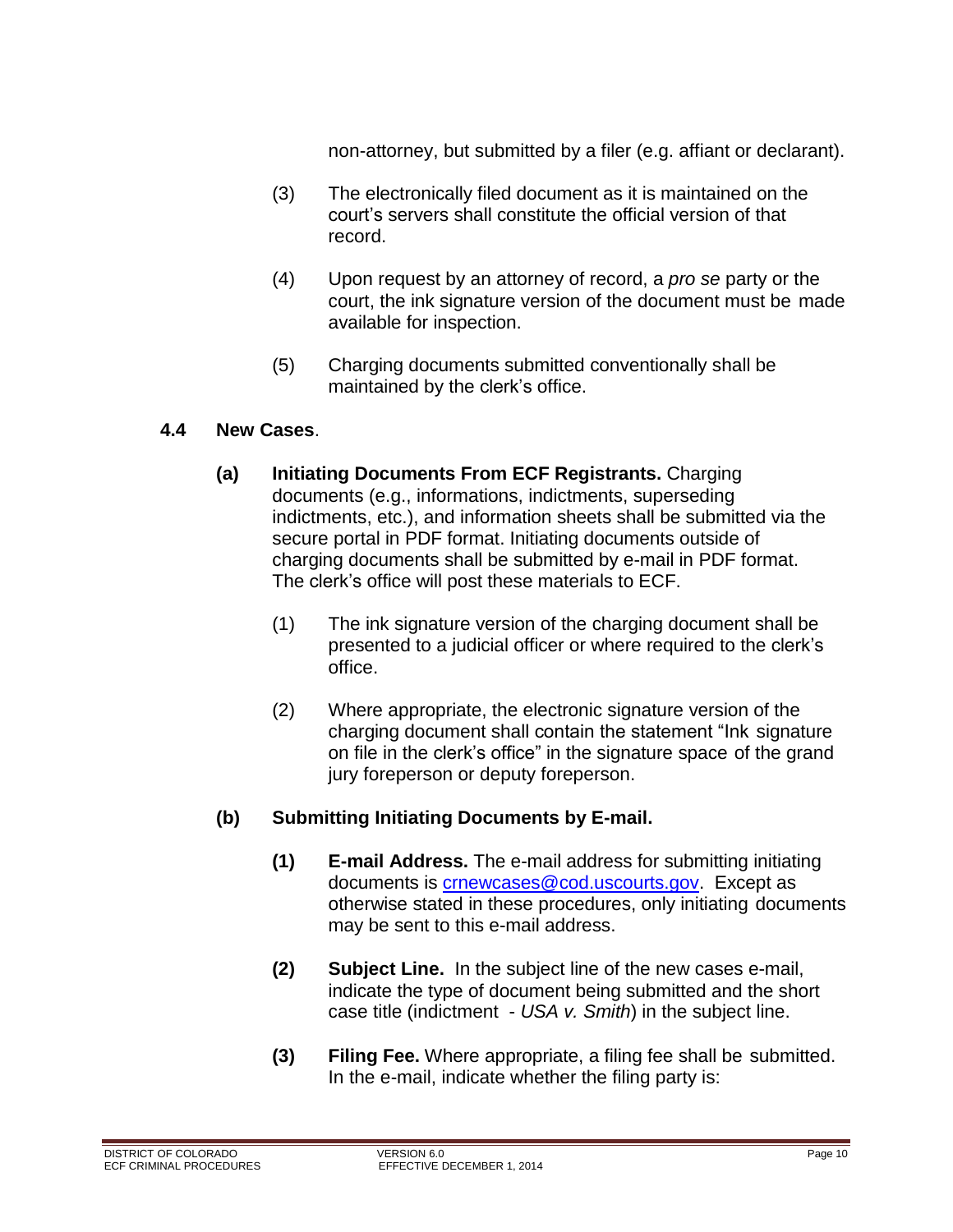- (A) paying the filing fee by cash, check, or money order separately delivered to the clerk's office and, in the case of a check or money order, made payable to "Clerk, U.S. District Court," including the short case title typed or written directly on the memo line of the check or money order;
- (B) paying the filing fee by a credit card not on file with the clerk's office, in which case the filing party will provide the one-time credit card use form located on the court's website attached in the e-mail.
- **(c) Superseding or Amended Charging Documents.** Charging documents to be filed in pending cases must be submitted by following the procedures described in Section 4.4(c).
- **(d) Warrants.** Warrants may be submitted via the secure portal (see Section 4.4(d)) and will be issued by the clerk and electronically filed in ECF.
- **(e) Summonses**. Summonses shall be submitted through the secure portal (see Section 4.4(e)) and will be issued by the clerk and electronically filed in ECF.
- **(f) State Court Removals.** Copies of state court pleadings in proceedings removed from state court must also be provided in PDF and included with the filing of the initiating documents.
- **(g) Criminal Miscellaneous Cases.** Unless otherwise covered in these procedures, case initiating documents in criminal miscellaneous cases must be submitted by following the procedures described in Section 5.4.

#### <span id="page-10-0"></span>**4.5 Documents that Add or Delete Attorneys**.

- **(a) Appearance.** ECF only recognizes an appearance of an attorney or party who (1) signs a pleading/paper, (2) files an entry of appearance in ECF, or (3) is appointed by the court. Attorneys will not receive any Notices of Electronic Filing, unless the attorney also signs a pleading/paper, files an entry of appearance, or is appointed by the court.
- **(b) Withdrawal of Appearance.** Withdrawal of an appearance shall be in accordance with D.C.COLO.LCrR 44.1. Upon entry of the order granting withdrawal, the clerk shall terminate the movant as an attorney of record in that case in ECF.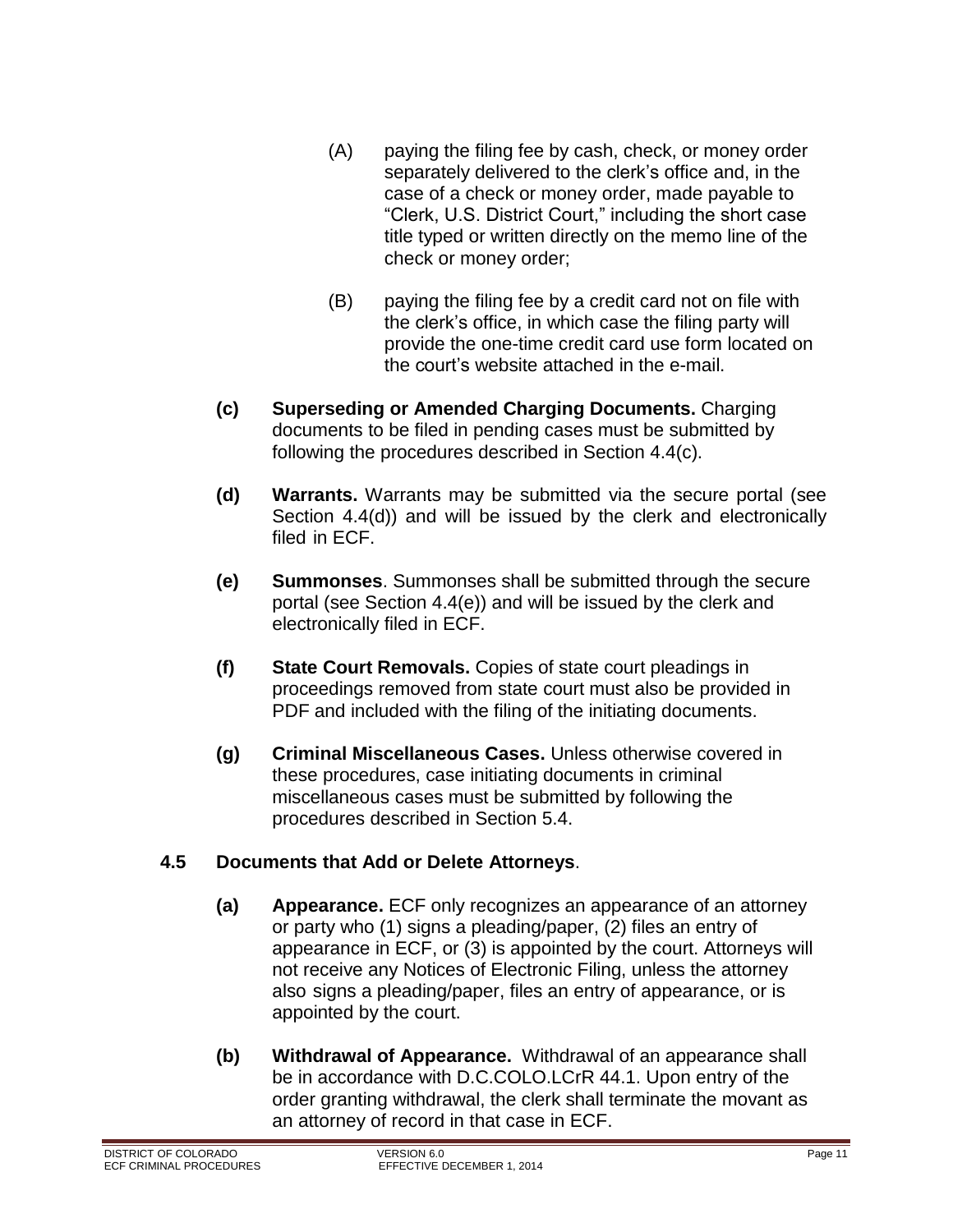- **(c) Substitution of Counsel.** Withdrawal and entry shall be done in accordance with the court's local rules and as stated above.
- **(d) Revocation or Modification of Probation or Supervised Release Proceedings.** In a situation regarding revocation or modification of probation or supervised release, where appropriate retained counsel shall promptly enter an appearance in the case. Where counsel is not retained and appointment of counsel is necessary it shall be done by court order and/or appointment under the Criminal Justice Act.

#### <span id="page-11-0"></span>**4.6 Motions Practice.**

- **(a) Motion Needing Immediate Attention.** When a motion requiring immediate attention has been presented, the filer shall call the clerk's office at 303-844-2115 to notify the court of such filing.
- **(b) Leave of the Court.** If filing a document requires leave of the court (e.g., sur-reply brief, etc.), the filer shall post the proposed document as an ECF attachment to the motion. (See Section 5.8 of these procedures concerning filing of attachments.)

#### <span id="page-11-1"></span>**4.7 Service**.

- **(a) Certificate of Service Required.** A certificate of service shall be made part of the pleading in ECF (See Fed. R. Cr. P. and D.C.COLO.LCrR 49.1(d). A certificate of service shall list all parties entitled to service or notice, and the manner in which service or notice was accomplished on each party. Sample language for a certificate of service is attached to these procedures as ECF Form 2.
- **(b) Notice of Electronic Filing Constitutes Service on ECF Participant.** When a pleading or document is filed in ECF, ECF will generate a Notice of Electronic Filing. If a recipient is a registered participant in ECF, the ECF-generated Notice of Electronic Filing shall constitute service of the document. Recipients are responsible for reviewing the information contained in the NEF and/or the attached PDF document.
- **(c) Terminating and Reactivating Electronic Service.** A user receiving electronic service in a case may notify the court that service should be terminated by filing a notice stating either (1) that an order for withdrawal for the user has been granted or (2) that the party the user represents is no longer pending in the case.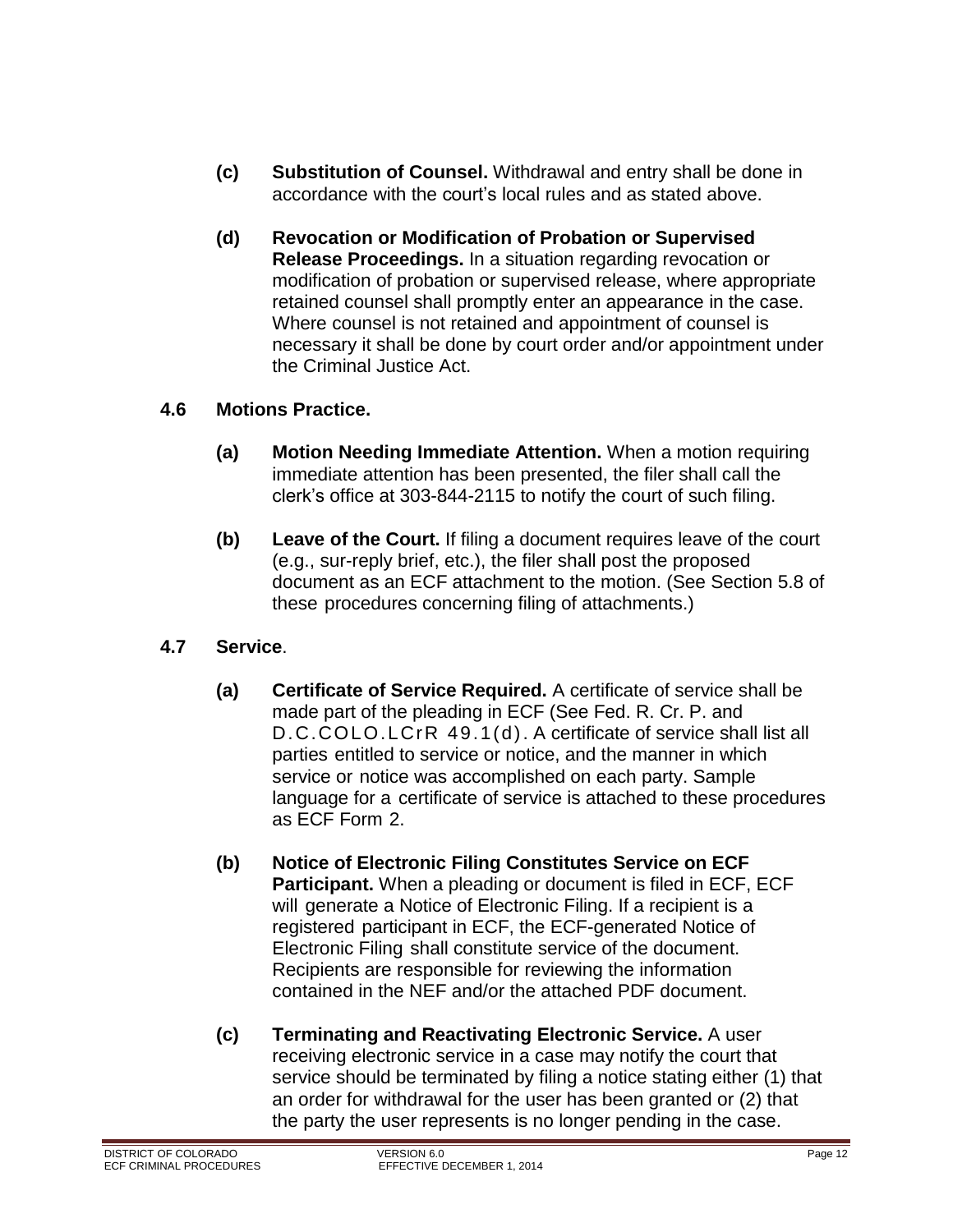Counsel may file a notice re-activating service with the court in those situations where service, but not representation, has been terminated.

- **(d) Service on Parties Not Registered for ECF.** Filers are required to serve copies of any electronically filed pleading, document, or proposed order on parties not registered for ECF according to the Federal Rules of Criminal Procedure.<sup>1</sup> When serving paper copies of documents that have been electronically filed, the filer shall include a copy of the Notice of Electronic Filing to provide the recipient with proof of the filing.
- **(e) Three-Day Rule.** The three-day rule in Fed. R. Cr. P. 45(c) for service by mail shall apply to service by electronic means.
- **(f) Paper Copies.** A filer who is permitted or required to file paper copies of documents shall file with the clerk's office the original, and must also serve paper copies on all parties entitled to service or notice.

#### <span id="page-12-0"></span>**4.8 Oversized Electronic Documents; Exhibits to a Pleading, Motion, Brief, or Other Paper.**

- **(a) Size.** The size limit for each PDF file/document filed in ECF shall be posted in the "Court Information" section on the opening page of the CM/ECF website or on the "Utilities" page when logged into CM/ECF. For the purpose of this procedure, each electronically filed pleading, motion, brief, or other paper, and each exhibit to the pleading, motion, brief, or paper (whether the exhibit is denominated by the filer as an exhibit, attachment, appendix, or otherwise) is a separate PDF file/document. Filing these files/documents in ECF requires use of ECF's attachment feature.
- **(b) Oversized Documents To Be Broken Into Separate Parts.** Any PDF file/document which exceeds the size limit shall be separated into electronic files under the size limit, and each file must then be filed in ECF.
	- **(1) Oversized Pleading, Motion, Brief, or Other Paper.** If the oversized document is the pleading, motion, brief, or other paper being filed, the electronic PDF file containing the first

 $\overline{a}$ 

 $^1$  A filer may check ECF to see if a party is registered to receive e-mail noticing before posting a filing in ECF. This can be accomplished by clicking on the Utilities menu choice. Under the miscellaneous heading, click on the Mailings link. Click on the Mailing Info for a Case link, enter the case number and click on the Submit button. If more than one case matches the case number, a case verification window may appear. The Electronic Mail Notice List and Manual Notice List appears.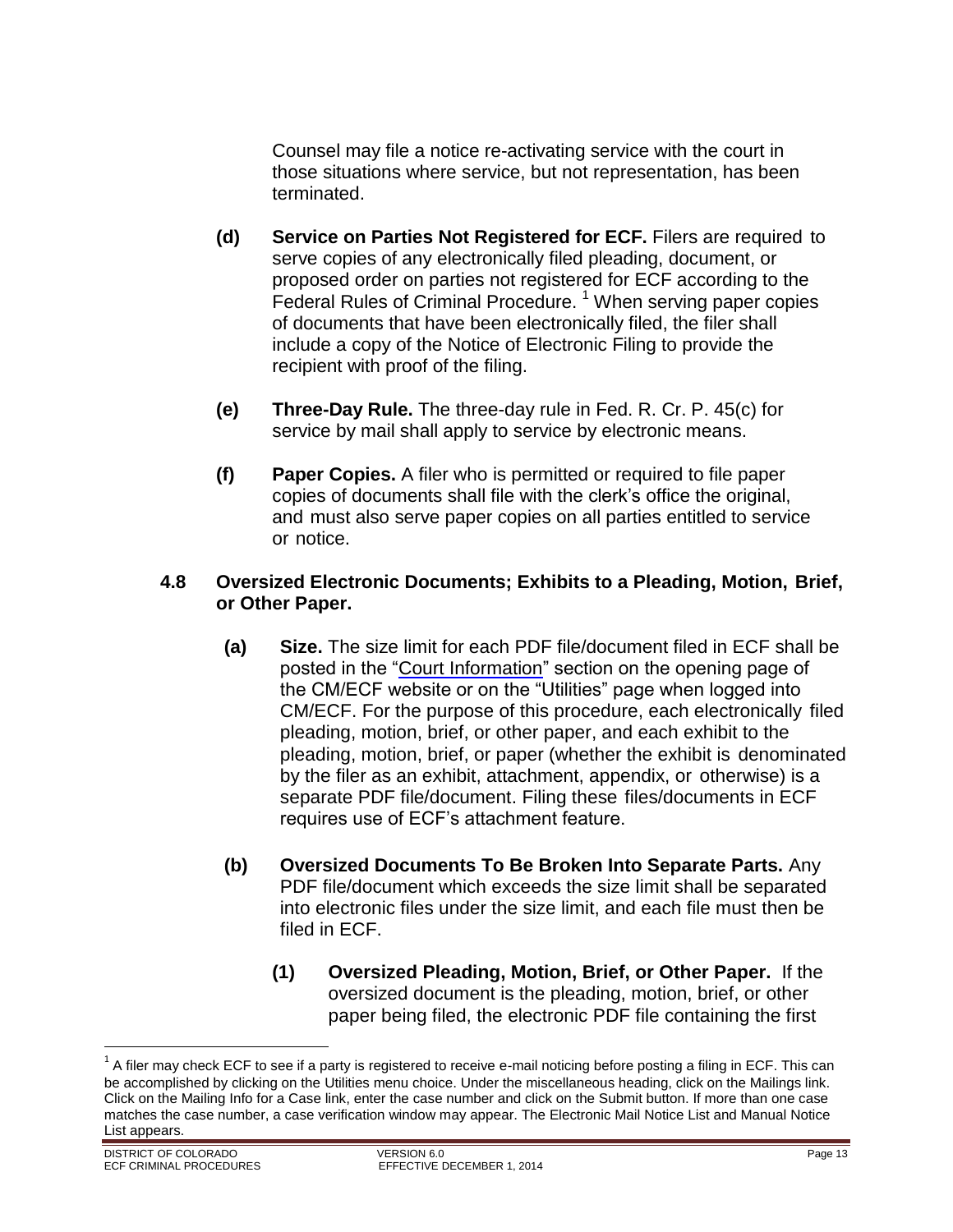part of the pleading, motion, brief, or other paper will be submitted as the main document (e.g., Brief in Support of Motion to Suppress), and the electronic PDF file(s) containing the remaining part(s) of the pleading, motion, brief, or paper will each be submitted as a separate ECF attachment(s) to the main document. The filer must label each part clearly when attaching it in ECF.

- **(2) Oversized Exhibits to an Electronically-Filed Pleading, Motion, Brief, or Paper.** If the oversized document is an exhibit to the pleading, motion, brief, or other paper being filed, the electronic PDF files containing the parts of the exhibit will be submitted as separate, successive ECF attachments to the main document. The filer must label each part clearly when attaching it in ECF.
- **(c) Exhibits to an Electronically Filed Pleading, Motion, Brief, or Paper.** Each exhibit referenced in a pleading, motion, brief or other electronic filing (whether the exhibit is denominated by the filer as an exhibit, attachment, appendix, or otherwise) shall be submitted to ECF as a separate ECF attachment to the main document. The filer must label each exhibit clearly by using the "category" and/or the "description" boxes when attaching it in ECF. The label should accurately reflect the title of the document.
- **(d) Sample(s).** If the filer follows these procedures and the menus in ECF, the docket entry for an oversized document or for a pleading, motion, or brief with exhibits will appear as follows (hyperlinks bolded and underscored):

Sample Docket Entry:

| 01/21/2005 | 185 | MOTION to Suppress Statements filed by Defendant John Doe Pages 1-<br>50. (Attachments: #1 Continuation of Main Document Motion to Suppress<br>Statements Pages 51-70 #2 Affidavit of John Smith #3 Deposition Excerpts<br>Jane Doe's Deposition #4 Exhibit A Log Pages 1-15 #5 Exhibit A Log<br>Pages 16-24 #6 Conventionally submitted Videotape Deposition of John<br>Doe)(gms, ) (Entered: 01/21/2005) |
|------------|-----|------------------------------------------------------------------------------------------------------------------------------------------------------------------------------------------------------------------------------------------------------------------------------------------------------------------------------------------------------------------------------------------------------------|
|            |     |                                                                                                                                                                                                                                                                                                                                                                                                            |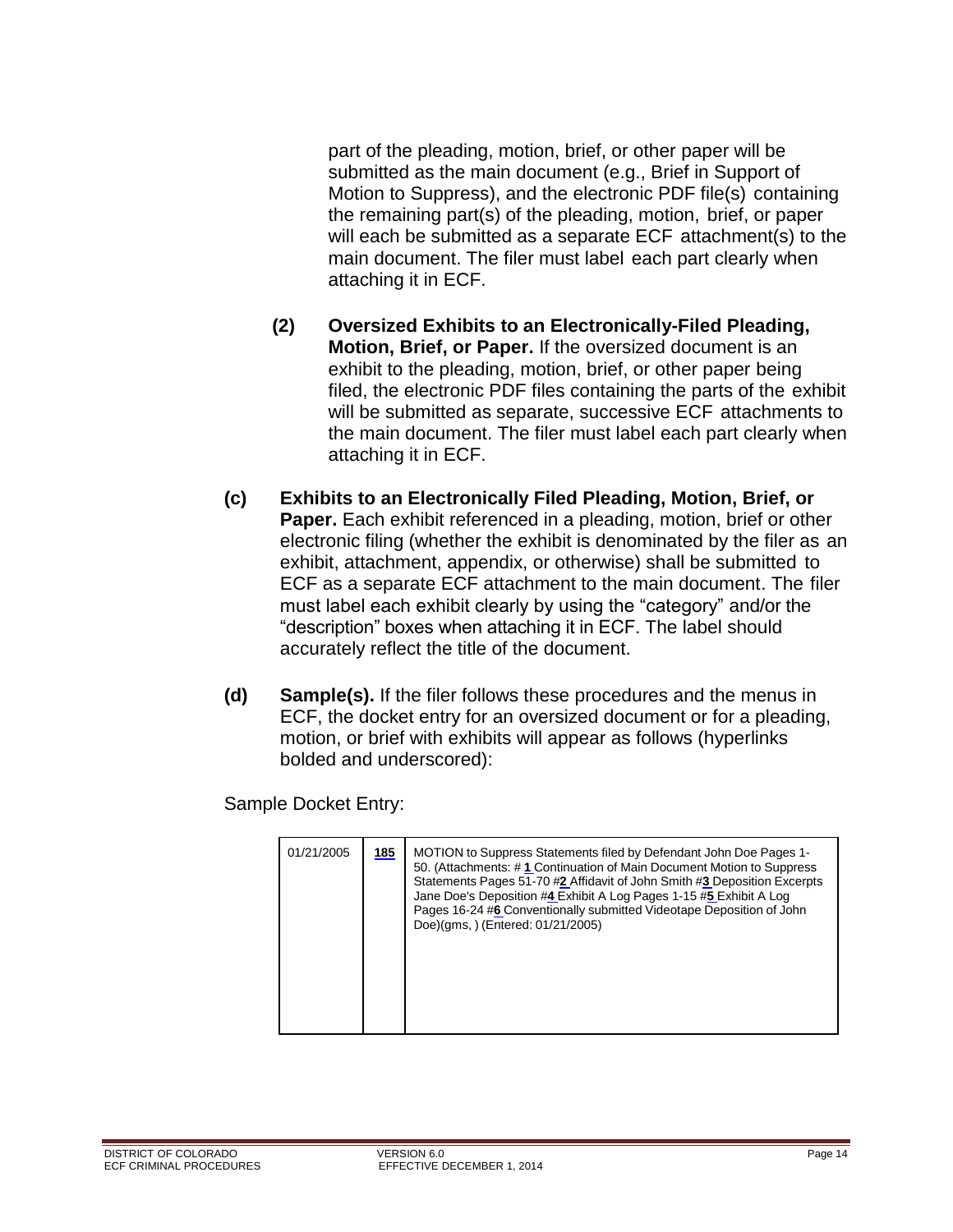Sample of the screen viewed when the hyperlink to sample document #185 is clicked:

| <b>Document Selection Menu</b>        |                                                                            |          |                   |  |  |  |  |  |
|---------------------------------------|----------------------------------------------------------------------------|----------|-------------------|--|--|--|--|--|
| Select the document you wish to view. |                                                                            |          |                   |  |  |  |  |  |
| Document Number: 185                  |                                                                            | 50 pages | $2.5$ mb          |  |  |  |  |  |
|                                       |                                                                            |          |                   |  |  |  |  |  |
| <b>Attachment</b>                     | <b>Description</b>                                                         |          |                   |  |  |  |  |  |
| 1                                     | Continuation of Main Document Motion to Suppress<br>Statements Pages 51-70 | 19 pages | $1.2 \text{ mb}$  |  |  |  |  |  |
| 2                                     | Affidavit of John Smith                                                    | 2 pages  | $0.5$ mb          |  |  |  |  |  |
| 3                                     | Deposition Excerpts Jane Doe's Deposition                                  | 3 pages  | 0.7 <sub>mb</sub> |  |  |  |  |  |
| 4                                     | Exhibit A Log Pages 1-15                                                   | 15 pages | 3.4mb             |  |  |  |  |  |
| 5                                     | Exhibit A Log Pages 16-24                                                  | 9 pages  | 3.1 <sub>mb</sub> |  |  |  |  |  |
| 6                                     | Conventionally submitted Videotape Deposition of<br>John Doe               | 1 page   | $0.2$ mb          |  |  |  |  |  |
| <b>View All or Download All</b>       |                                                                            | 99 pages | $11.2$ mb         |  |  |  |  |  |

- **(e) Color or Graphics.** Because documents scanned in color or containing graphics take longer to upload, filers must configure scanners to scan documents not in color at 200 dots per inch (dpi).
- **(f) Conventionally Submitted Materials.** A party may conventionally submit, without seeking leave of court, exhibits or materials that cannot be converted to electronic form (e.g., video tape, audio tape, etc.).
	- **(1) Cover Page.** Conventionally submitted materials shall be submitted with a paper cover page containing the case caption, a description of the materials, and a designation of the pleading or motion to which the materials relate (e.g., "Videotape Deposition of John Doe, Exhibit 7 to Defendant's Motion to Suppress Statements"). *The PDF version of the cover page shall be an ECF attachment to the electronically filed pleading, motion, or paper to which the materials relate*. (See samples above.) *A paper copy of the Notice of Electronic Filing of the ECF attachment shall also be submitted to the clerk's office with the materials*.
	- **(2) Service.** The filer must serve the conventionally submitted materials on all other parties. The Notices of Electronic Filing generated by the electronic filing of the cover page and by the court's text-only entry noting receipt of the materials shall not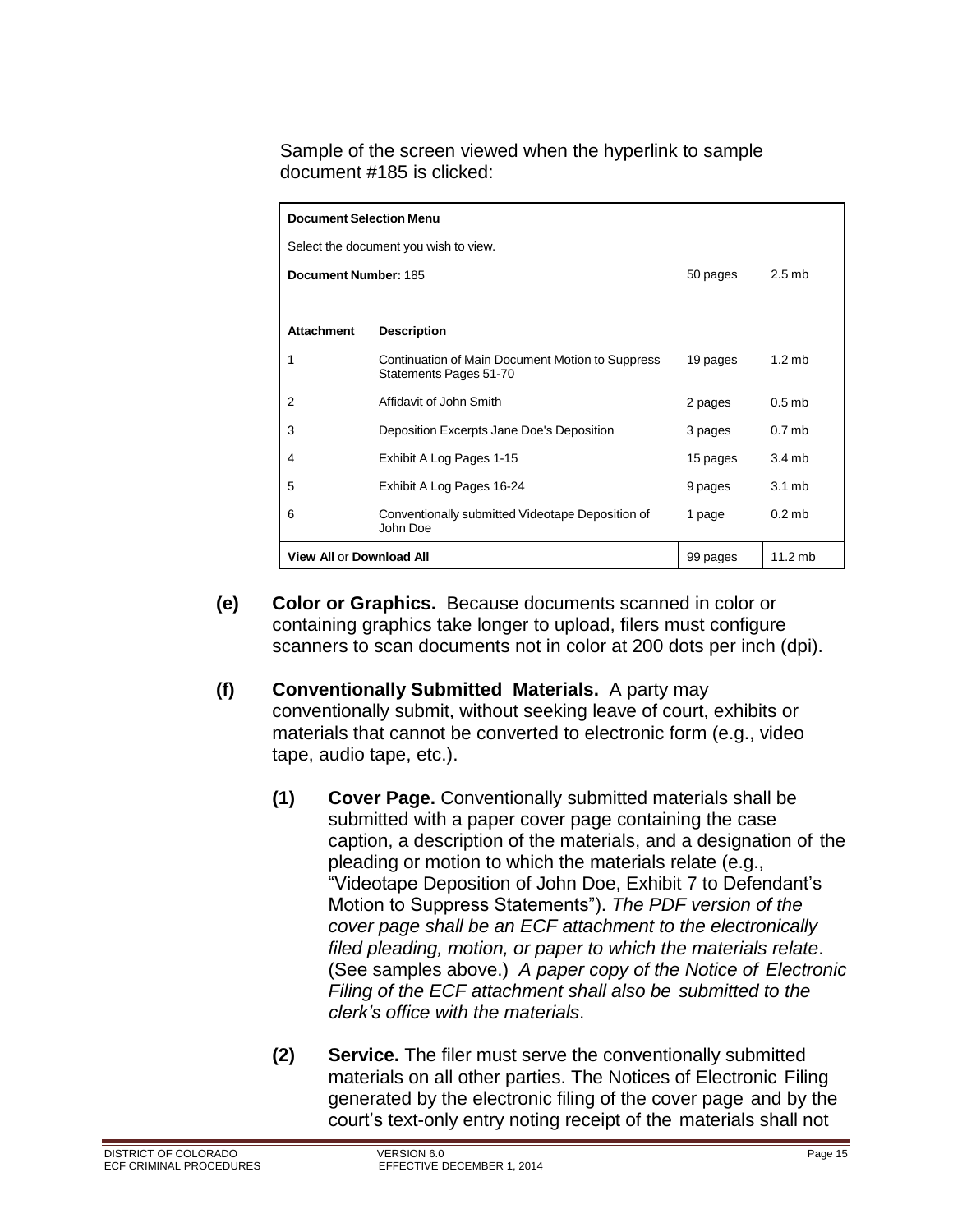constitute service.

<span id="page-15-0"></span>**4.9 Trial Documents.** Trial documents such as proposed jury instructions, exhibit lists, and proposed voir dire questions shall be electronically filed in ECF so that their filing can be part of the official record. A judicial officer also may impose additional requirements to facilitate use of the documents at trial (e.g., require paper or require that a Word Perfect or Word version of the documents be submitted on disk or CD or sent to the chambers e-mail address listed in Appendix A). Any additional requirements may be found by reviewing the judicial officers' procedures on the court's web site by clicking [HERE.](http://www.cod.uscourts.gov/JudicialOfficers.aspx) All versions of trial documents, including proposed jury instructions, submitted electronically to the judicial officer pursuant to this section must be in Word or WordPerfect format.

#### <span id="page-15-1"></span>**4.10 Docket Entries To Be Made by Filer**.

- **(a) Title of Docket Entry.** The filer is responsible for designating an appropriate docket entry title by using one of the docket event categories prescribed by the court. If the filer is in doubt, he or she should contact the ECF help desk for assistance.
- **(b) Correction of Docket Entry.** After a document is filed in ECF, corrections to the docket can only be made by the clerk's office. ECF will not permit the filer to make changes to a document or docket entry after the transaction has been submitted.

#### <span id="page-15-2"></span>**4.11 Correction of Filings**.

- **(a) Documents Filed in Error in Correct Case.** A document filed in error in the correct case (e.g., wrong version of the document attached, wrong event code, etc.) shall remain a part of the record as filed. Upon discovery of an error, the filer shall immediately post the correct document in the case in ECF, and modify the title of the pleading as appropriate (e.g., Amended).
- **(b) Document Filed in Wrong Case.** If a document is filed in the wrong case the filer shall:
	- (1) call the Criminal Case Administrator (303/844-2115), and
	- (2) file the document in the correct case.

#### <span id="page-15-3"></span>**4.12 Proposed Orders.**

**(a) How to Submit to ECF.**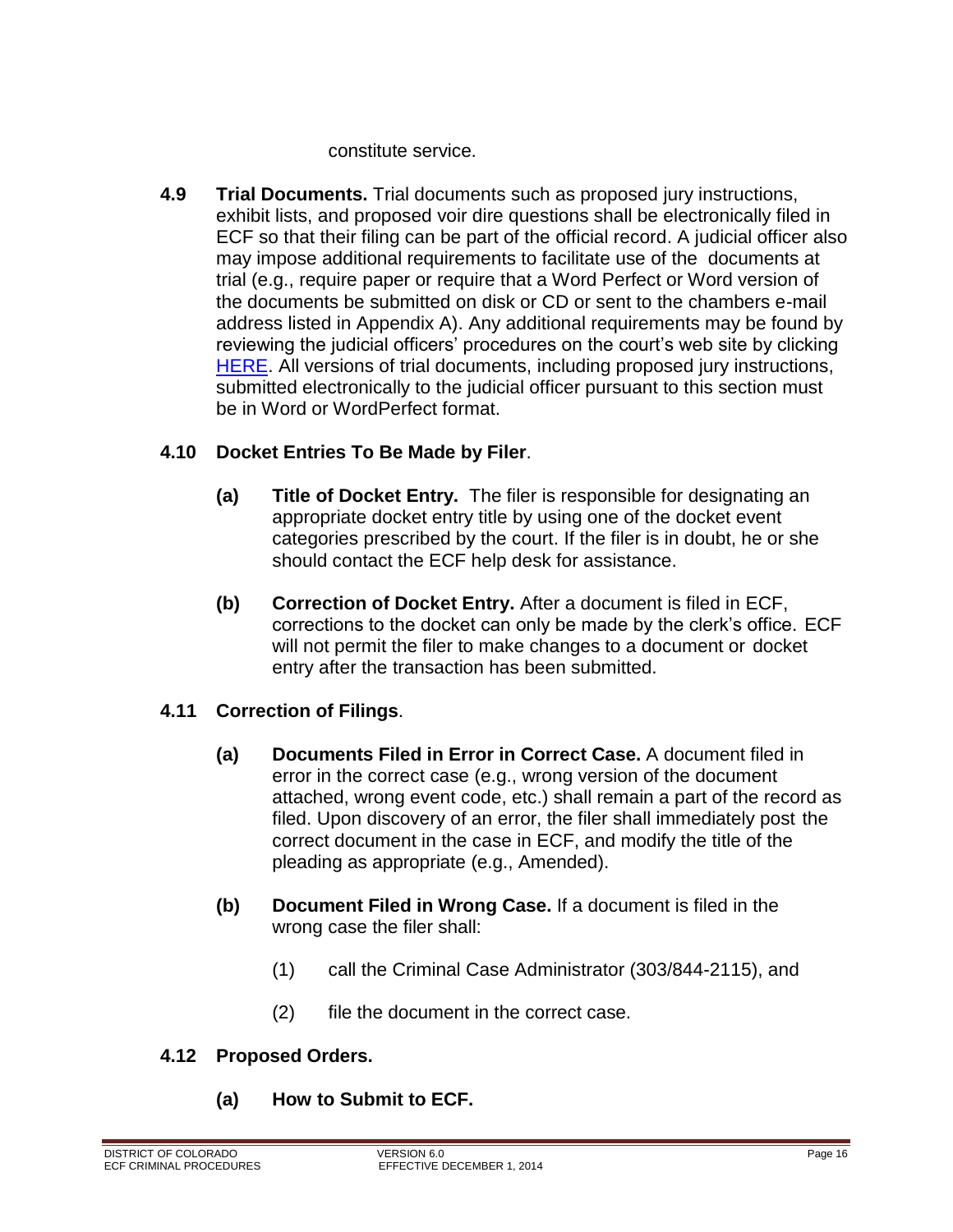- (1) A proposed order may be submitted electronically in ECF as an ECF attachment to the motion requesting the relief to be ordered.
- **(b) Signed Orders.** The clerk shall enter all signed orders on the docket in ECF.
- <span id="page-16-0"></span>**4.13 Notice of Court Orders and Judgments.** Immediately upon the entry of an order or judgment on the docket in ECF, a Notice of Electronic Filing will be sent which constitutes the notice required under Fed.R.Crim.P. 32 and 49. The clerk shall give notice in paper form to a person who has not consented to electronic service in accordance with the Federal Rules of Criminal Procedure.

#### <span id="page-16-1"></span>**4.14 Entry on Docket by Clerk**.

- **(a) Fed. R. Cr. P. 32, 49, and 55.** All orders, decrees, judgments, and proceedings of the court filed in ECF shall constitute entry on the docket kept by the clerk under Fed.R.Crim.P. 32, 49, and 55.
- **(b) Same Force and Effect.** Any order or other court-issued document filed electronically without the manual signature of a judicial officer or clerk has the same force and effect as if the judicial officer or clerk had signed a paper copy of the order and it had been entered on the docket in a conventional manner.
- **(c)** "**Text Only Order**" **Docket Entry.** An order may be issued as a "text only order" entry on the docket, without an attached document. Such orders are official and binding. A judicial officer or the Clerk's office, if appropriate, may issue routine orders or notices by a "text only" docket entry for which ECF will generate a Notice of Electronic Filing and email notification to parties in ECF. In such cases, no PDF document will be attached. The "text only order" will constitute the court's only documentation on the matter. Copies of a Notice of Electronic Filing for the "text only" docket entry will be sent in paper format to those not using ECF.
- <span id="page-16-2"></span>**4.15 Appeals in General.** When a notice of appeal is filed in ECF, it is not necessary to provide the court with paper copies of the notice for service on the other parties. The Notice of Electronic Filing generated by the system will constitute the copy the clerk is required to serve under Fed. R. App. P. 3(d). See Section 5.4(b)(3). regarding filing fees.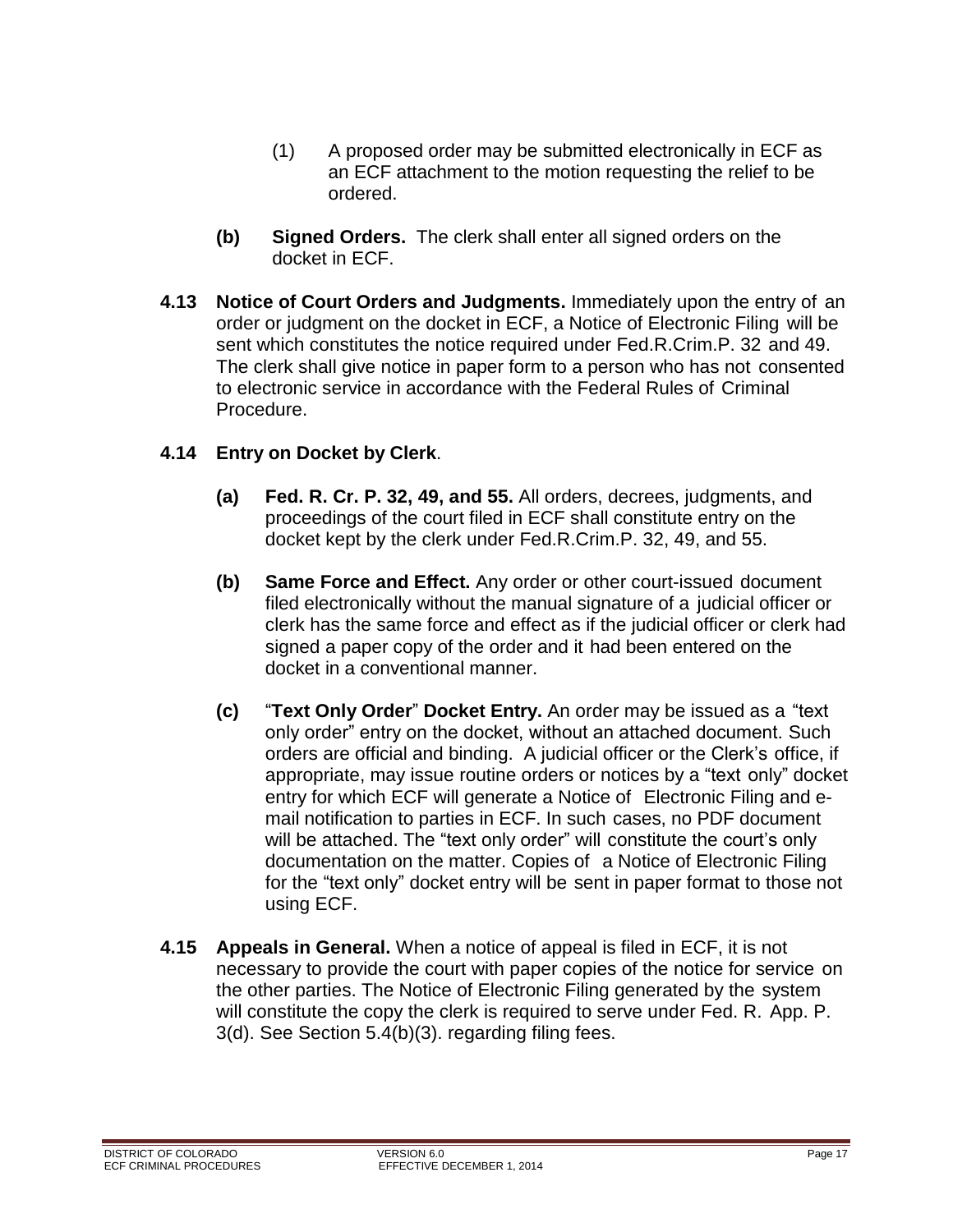### <span id="page-17-1"></span><span id="page-17-0"></span>**V. PUBLIC ACCESS TO DOCUMENTS AND PROCEEDINGS**

#### **5.1 Filing of Cases and Documents Under Restriction.**

- **(a) Restricted Cases.**
	- **(1) Commencing an Action.** When commencing an action either under restriction or pursuant to statute, it shall be done in accordance with D.C.COLO.LCrR 47.1 and Section 5.4. of these procedures.
	- **(2) Appearance in Case.** After commencement of an action, an attorney or *pro se* party entering their appearance must file the initial document electronically (See D.C.COLO.LCrR 44.1 and D.C.COLO.LAttyR 3).
	- **(3) Filing Electronically.** Once commenced, except for the parties' initial filing, all subsequent documents shall be filed using ECF.
	- **(4) Service of Documents.** Parties should not use the court's electronic notice facilities to serve documents in restricted cases. A redacted NEF will be sent on documents filed in restricted cases. Service should be made in accordance with the Federal Rules of Criminal Procedure.
	- **(5) Viewing Restricted Cases.** Parties to the case and the court may view docket entries and documents in restricted cases.

#### **(b) Document Restriction Level 1 (access limited to case participants and the court).**

**(1) Filing Restricted Documents.** Any document ordered to be filed under restriction or a document where the filing party is contemporaneously filing a motion to restrict the document shall be filed using ECF.

The document should be filed using the docket event "Restricted Document level .........." (i.e., Level  $1 = \text{access}$ limited to case participants and the court).

**(2) Service of Documents.** A redacted NEF will be sent on documents filed and access to the document is available via the NEF. If a party is not authorized to file electronically, service should be made in accordance with the Federal Rules of Criminal Procedure and a certificate of mailing must be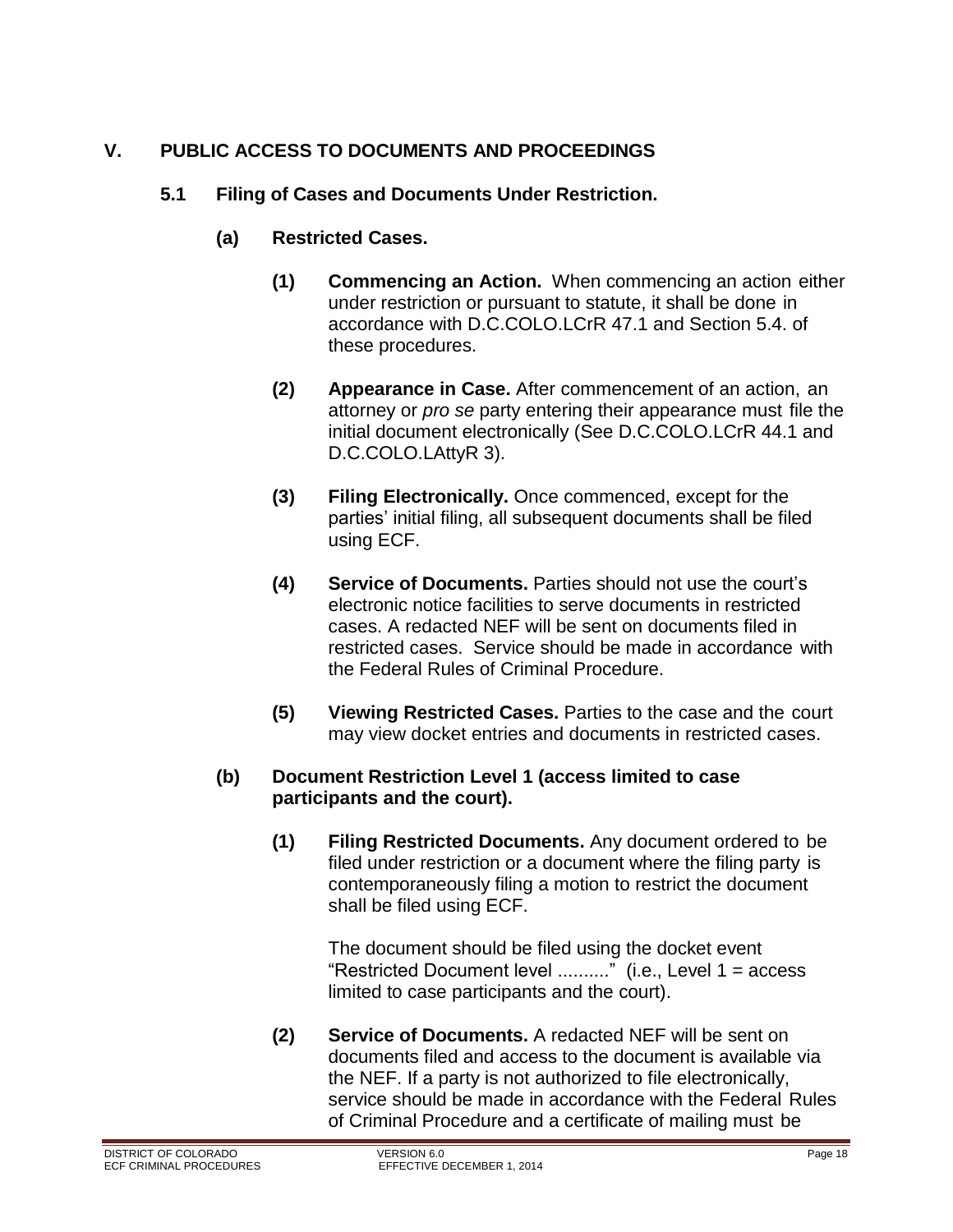attached to the filed document.

#### **(c) Document Restriction Level 2 (access limited to applicable parties and the court).**

- **(1) Filing Restricted Documents.** Any document ordered to be filed under restriction or a document where the filing party is contemporaneously filing a motion to restrict the document shall be filed using ECF.
- (2) The document should be filed using the docket event "Restricted Document level .........." (i.e., Level  $2 =$  access limited to the applicable parties and the court).
- **(3) Service of Documents.** A redacted NEF will be sent on documents filed and the applicable parties and the court may access the document via the NEF. If a party is not authorized to file electronically, service should be made in accordance with the Federal Rules of Criminal Procedure and a certificate of mailing must be attached to the filed document.

#### **(d) Document Restriction Level 3 (access limited to the filer and the court).**

**(1) Filing Restricted Documents.** Any document ordered to be filed under restriction or a document where the filing party is contemporaneously filing a motion to restrict the document shall be filed using ECF.

The document should be filed using the docket event "Restricted Document level .........." (i.e., Level  $3 =$  access limited to the filer and the court).

**(2) Service of Documents.** A redacted NEF will be sent on documents filed and the filing party and the court may access the document via the NEF. If a party is not authorized to file electronically, service should be made in accordance with the Federal Rules of Criminal Procedure and a certificate of mailing must be attached to the filed document.

#### **(e) Document Restriction Level 4 (access limited to the court).**

**(1) Filing Restricted Documents.** Any document ordered to be filed under restriction or a document where the filing party is contemporaneously filing a motion to restrict the document shall be filed using ECF.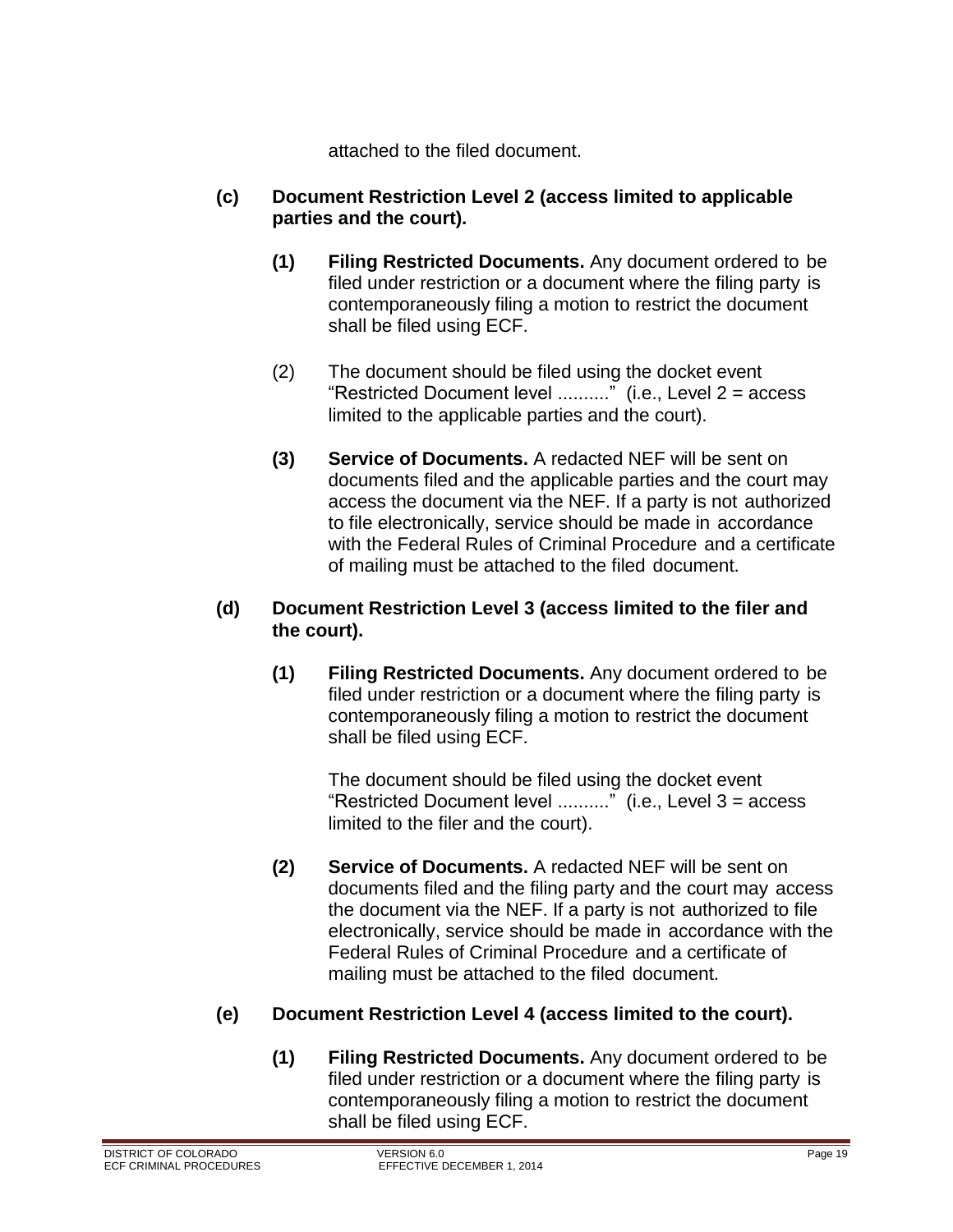The document should be filed using the docket event "Restricted Document level .........." (i.e., Level 4 - access limited to the court).

- **(2) Service of Documents.** A redacted NEF will be generated for the restricted document but the parties will not have access via the NEF. Service should be made in accordance with the Federal Rules of Criminal Procedure and a certificate of mailing must be attached to the filed document.
- **(f) Exceptions.** Document types such as search warrants, pen registers, wiretaps and other documents noted in D.C.Colo.LCivR 47.1 should be presented to the court electronically via the secure portal. A judicial officer may direct the submission of documents using normal restricted ECF procedures, or may otherwise handle and address the document as deemed most appropriate.
- <span id="page-19-0"></span>**5.2 CJA Submissions.** A party who seeks to submit or file a document without giving notice to other parties should file the document electronically using the appropriate CJA document docket event, and will be treated as a restricted level 3 document under these procedures (See D.C.COLO.LCrR 47.1(f)(2). CJA forms should be filed using the docket events available for these documents (e.g., CJA Form 21).
	- **(a) Service of Documents.** A redacted NEF will be generated for the restricted document and the filer and the court may view the document via the NEF. The NEF will only contain the statement "Restricted Document Level 3," or the name of the CJA form. Service should be made in accordance with the Federal Rules of Criminal Procedure and a certificate of mailing must be attached to the filed document.
- <span id="page-19-1"></span>**5.3 Documents Submitted for In Camera Review.** A party who seeks to present a document to a judicial officer for in camera review, whether acting on the party's own initiative or pursuant to a court order, shall present the document to the judicial officer by electronically filing in CM/ECF or in accordance with judicial practice standards.
- <span id="page-19-2"></span>**5.4 Grand Jury Matters.** All grand jury matters which are restricted by law or court order shall not be publicly accessible via ECF. Documents in grand jury matters shall be filed according to Section 6.1(a) of these procedures.
- <span id="page-19-3"></span>**5.5 Juvenile Matters.** All juvenile criminal matters which are restricted shall not be publicly accessible via ECF. Documents in juvenile criminal matters shall be filed according to Section 6.1(a) of these procedures.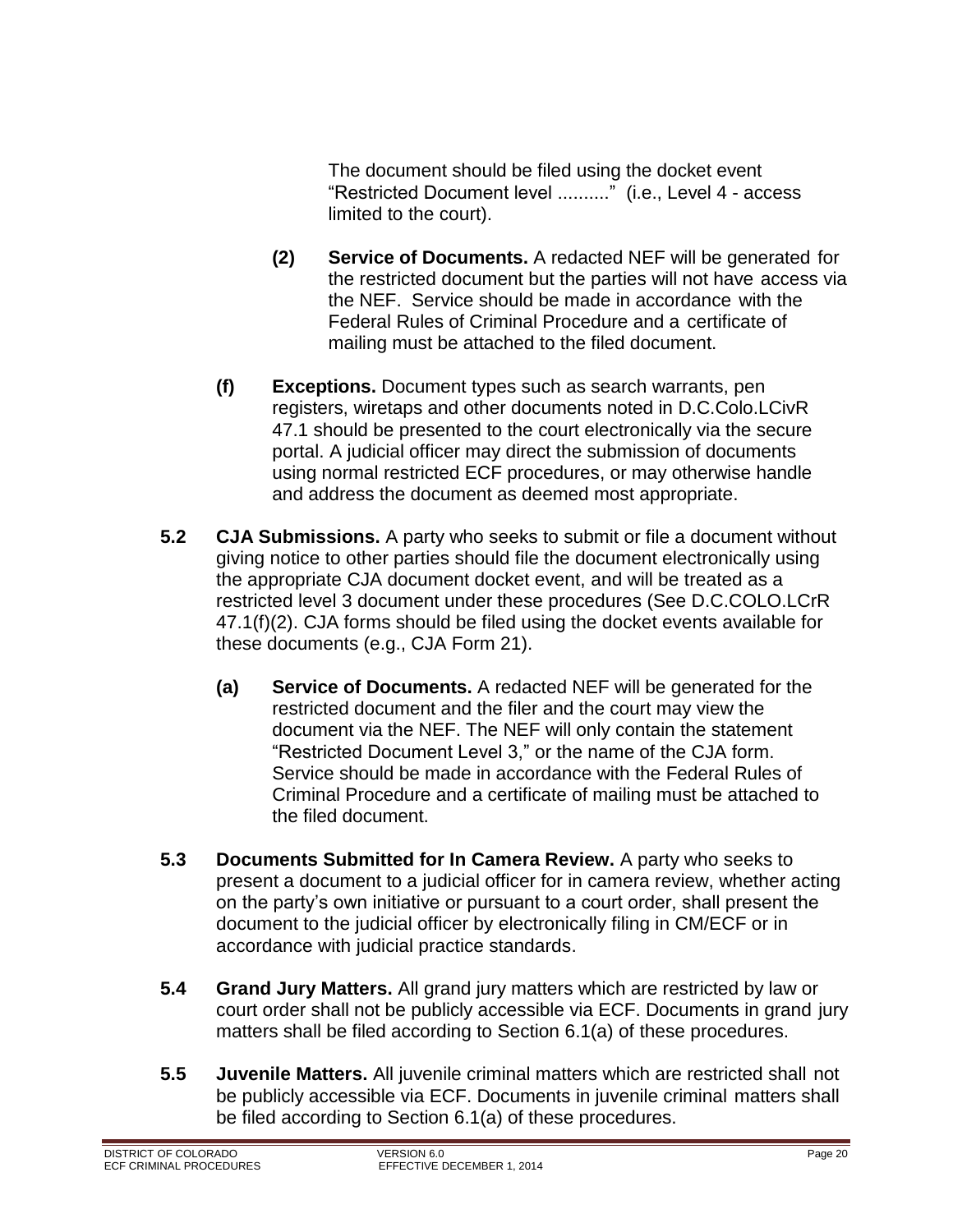- <span id="page-20-0"></span>**5.6 Documents Unavailable for Public Review.** The following documents are restricted and shall not be publicly available for review:
	- psychiatric and psychological reports or medical records, including those regarding treatment or diagnosis;
	- unexecuted summonses or warrants of any kind (e.g., search warrants, arrest warrants);
	- pretrial bail or presentence investigation reports;
	- iuvenile records:
	- financial affidavits seeking representation pursuant to the Criminal Justice Act; and
	- restricted requests for authorization of investigative, expert or other services pursuant to the Criminal Justice Act.

#### <span id="page-20-1"></span>**VI. POST-JUDGMENT PROCESS**

Parties needing to have writs and other post-judgment process issued by the court shall submit the items electronically in CM/ECF. If appropriate for issuance, the clerk shall sign, seal, and return the documents electronically to the filing party for service.

#### <span id="page-20-3"></span><span id="page-20-2"></span>**VII. HYPERLINKS**

- **7.1 Types of Hyperlinks.** Electronically filed documents may contain the following types of hyperlinks:
	- (a) hyperlinks to other portions of the same document; and
	- (b) hyperlinks to a location on the Internet that contains a source document for a citation.
- <span id="page-20-4"></span>**7.2 Standard Citation Format Required.** Hyperlinks to cited authority may not replace standard citation format. Complete citations must be included in the text of the filed document.
- <span id="page-20-5"></span>**7.3 Limitation.** Neither a hyperlink, nor any site to which it refers, shall be considered part of the official record. Hyperlinks are simply convenient mechanisms for accessing material cited in a filed document.
- <span id="page-20-6"></span>**7.4 Disclaimer.** The court accepts no responsibility for, and does not endorse, any product, organization, or content at any hyperlinked site, or at any site to which that site may be linked. The court accepts no responsibility for the availability or functionality of any hyperlink.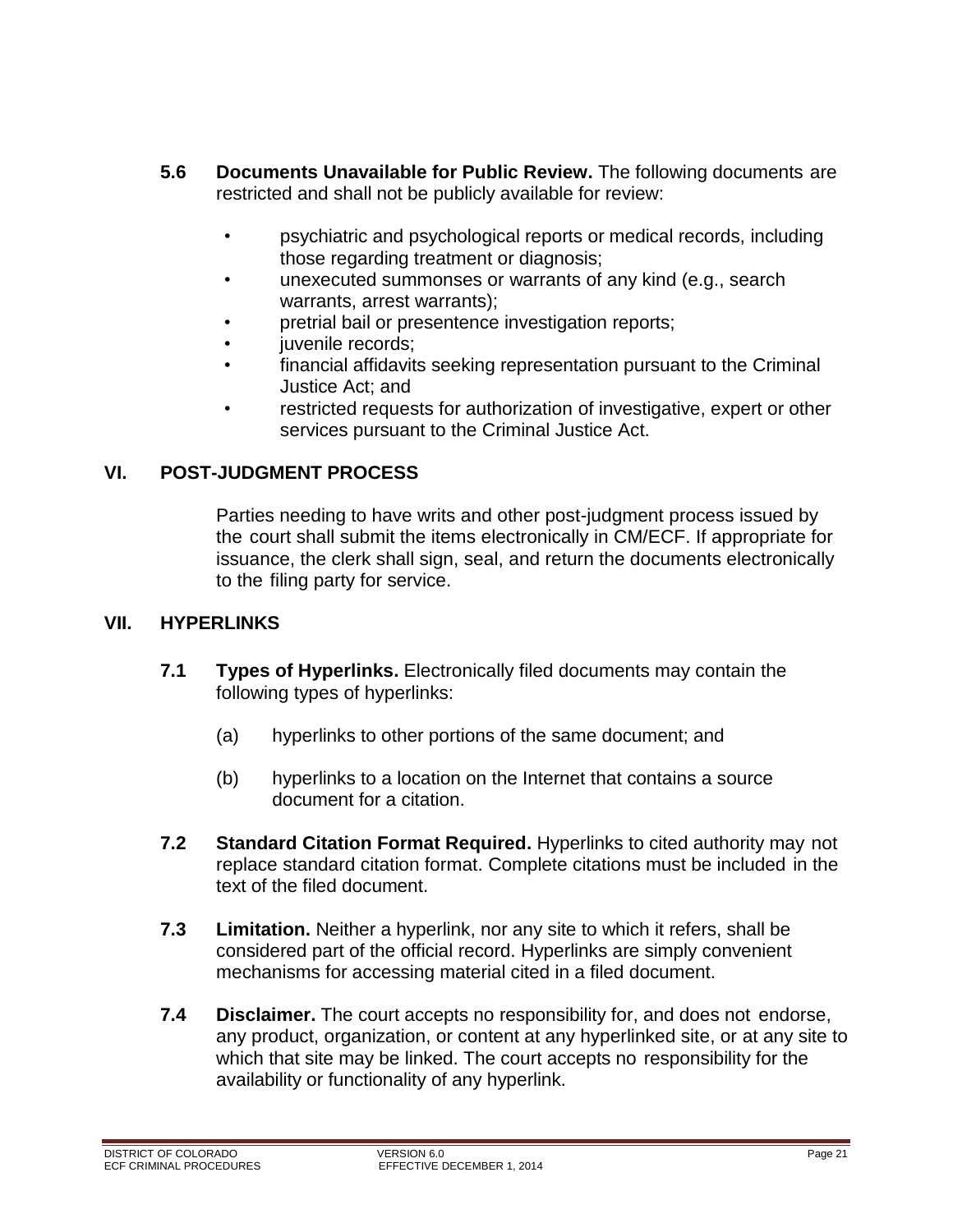#### <span id="page-21-0"></span>**VIII. PRIVACY POLICY**

See Federal Rule of Criminal Procedure 49.1. See General Order 2007-3.

#### <span id="page-21-2"></span><span id="page-21-1"></span>**IX. PUBLIC ACCESS TO ECF**

- **9.1 Access at the Clerk's Office.** Access to ECF is available to the public at no charge at the clerk's office during regular business hours. (See D.C.COLO.LCivR 7.2)
- <span id="page-21-3"></span>**9.2 Paper Copies and Certified Copies.** Paper copies and certified copies of electronically filed documents may be purchased at the clerk's office. The fee for copying and certifying will be in accordance with 28 U.S.C. § 1914.
- <span id="page-21-4"></span>**9.3 Internet Access.** Remote electronic access to ECF is limited to subscribers to PACER. The Judicial Conference of the United States has ruled that a user fee will be charged for remotely accessing certain detailed case information, such as filed documents and docket sheets in civil cases. Any member of the public may apply for a PACER account.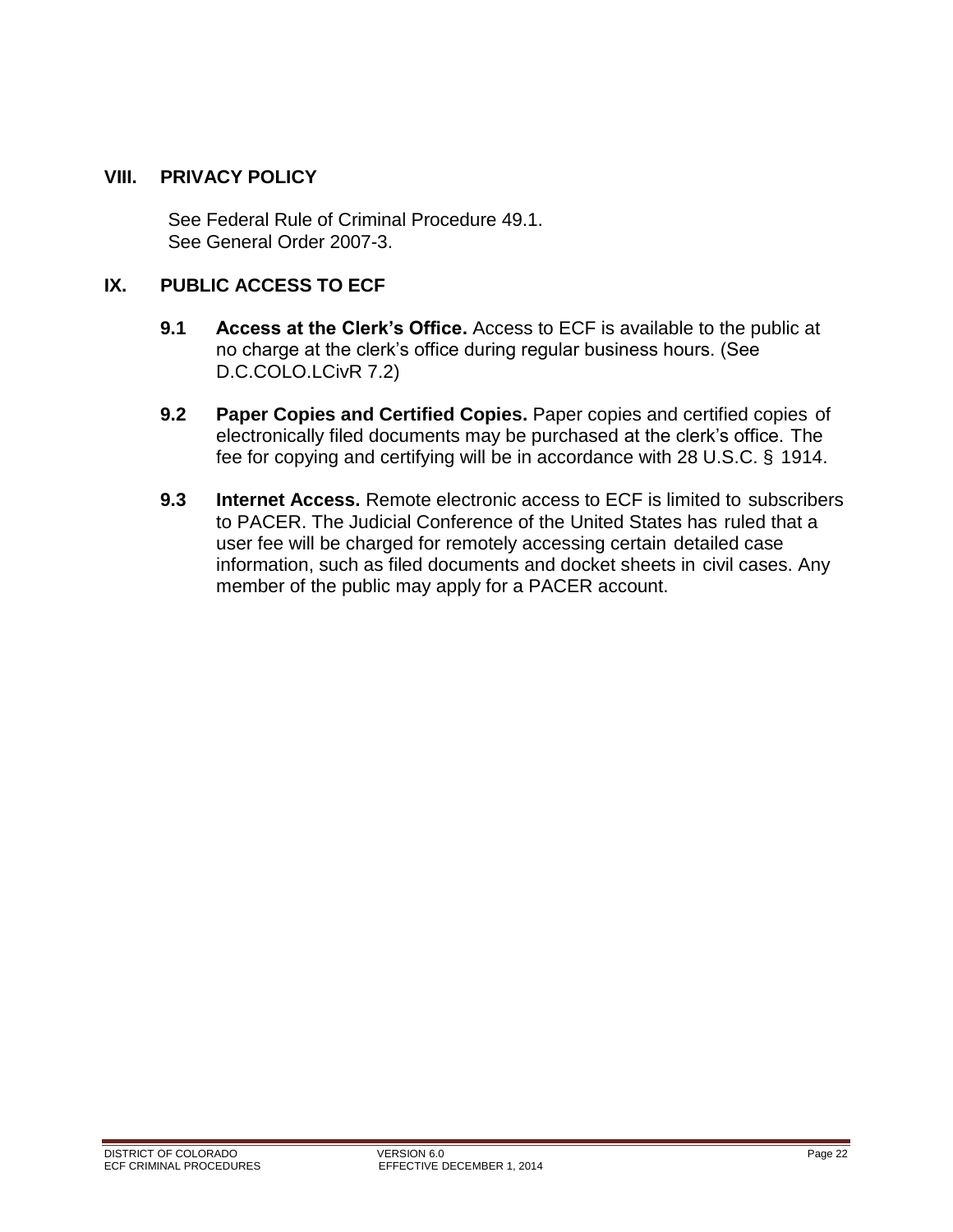**APPENDICIES** *APPENDICIES CONDICIES*